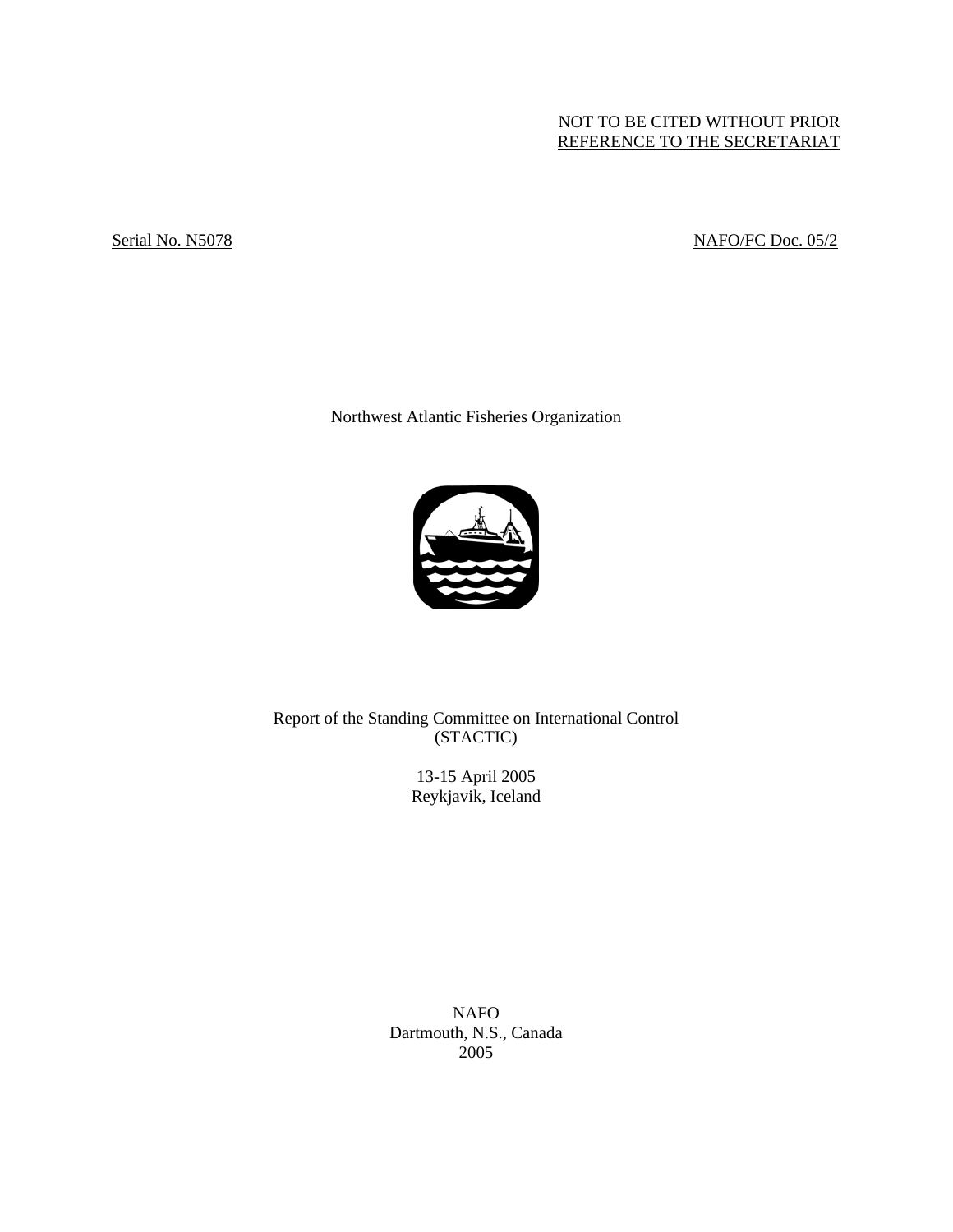# Report of the Standing Committee on the International Control (STACTIC) 13-15 April 2005 Reykjavik, Iceland

|    |                                                                                           | 3              |
|----|-------------------------------------------------------------------------------------------|----------------|
| 1. |                                                                                           | $\mathfrak{Z}$ |
| 2. |                                                                                           | $\mathfrak{Z}$ |
| 3. |                                                                                           | 3              |
| 4. | STACTIC Requirements for the 2005 Annual Meeting in light of the delays in                |                |
|    |                                                                                           | 3              |
| 5. | Discussion on possible future work with the Advisory Group for Data                       | $\mathfrak{Z}$ |
| 6. |                                                                                           | $\overline{4}$ |
| 7. |                                                                                           | $\sqrt{5}$     |
| 8. |                                                                                           | 5              |
| 9. |                                                                                           | 5              |
|    |                                                                                           | 5              |
|    | 11. Review of operation of the VMS (actions resulting from the discontinuation of the     |                |
|    |                                                                                           |                |
|    |                                                                                           | $\sqrt{6}$     |
|    |                                                                                           | 7              |
|    |                                                                                           | $\tau$         |
|    | 14. Evaluation of the format of compliance data to be received by the Secretariat in 2005 |                |
|    | In view of the experiences made with the drafting of the first compliance report          | $\,8\,$        |
|    |                                                                                           | $8\,$          |
|    |                                                                                           | $\,8\,$        |
|    |                                                                                           | $\,8\,$        |
|    |                                                                                           | $\,8\,$        |
|    |                                                                                           | 9              |
|    |                                                                                           | 12             |
|    | Annex 3. Observations and Recommendations - Annex A of Report of NAFO                     |                |
|    | Inspectors Workshop hosted by EU during January 25-27, 2005                               | 13             |
|    | Annex 4. Proposal for amendments to the NAFO CEM regarding reporting                      |                |
|    |                                                                                           | 14             |
|    | Annex 5. Recommendation regarding revision of Annex XX, Items 4.3 and 4.4                 | 18             |
|    | Annex 6. Discussion paper on possible new and amended error codes in Return               | 19             |
|    | Update and suggestions regarding the digitization of NAFO observer<br>Annex 7.            | 21             |
|    | Annex 8. Conversion of Observer Program from compliance tool to Scientific                | 22             |
|    | Scheme of placement of Observers onboard fishing vessels in the NAFO<br>Annex 9.          | 23             |
|    |                                                                                           | 24             |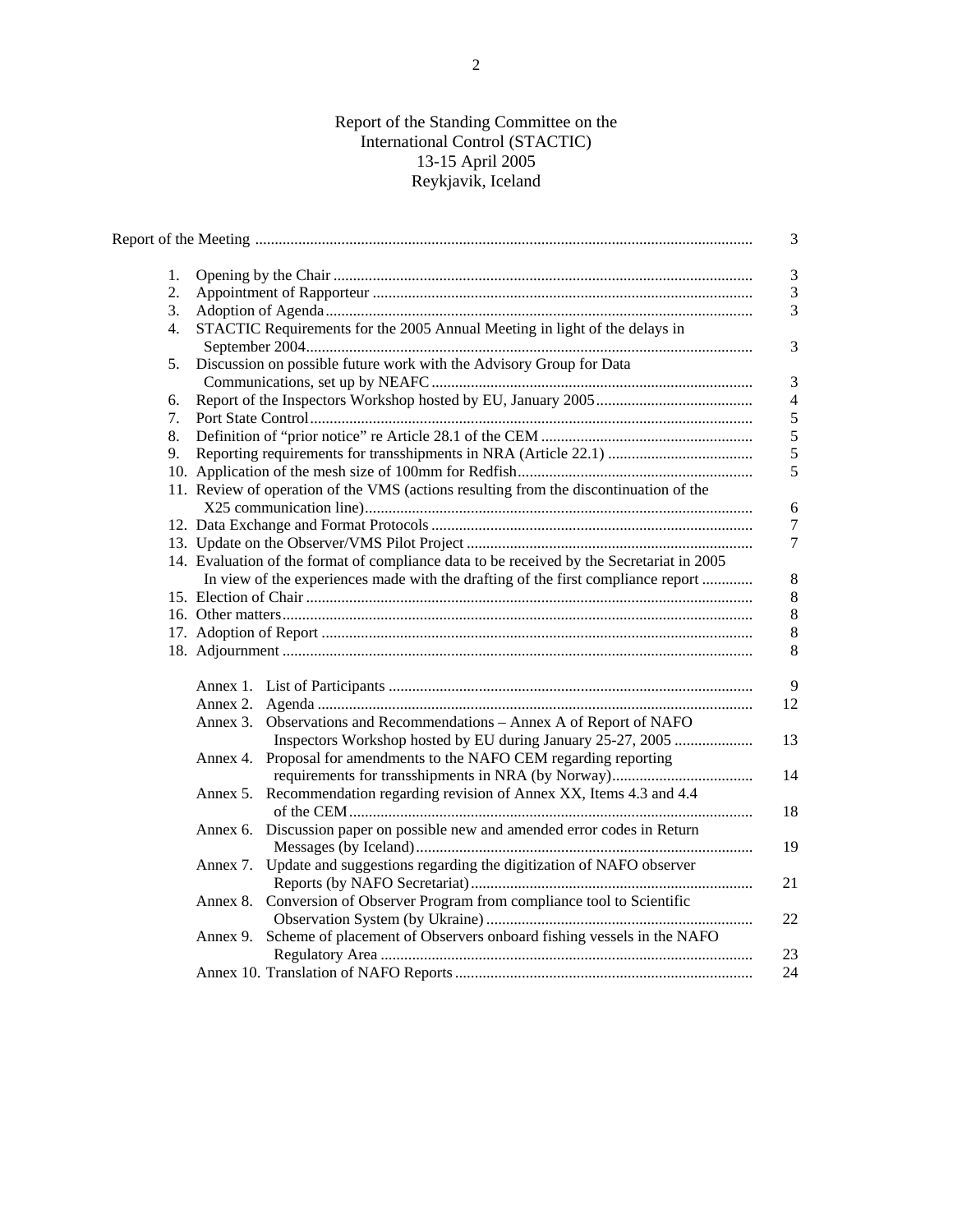# **Report of the Standing Committee on International Control (STACTIC)**

# **13-15 April 2005 Reykjavik, Iceland**

#### **1. Opening by the Chair - Mr. Martin Newman (EU)**

The Chairman opened the meeting at 10:00 am at the Grand Hotel Reykjavik Iceland and welcomed representatives from Canada, Denmark (in respect of the Faroe Islands and Greenland), EU, Iceland, Japan, Norway, Russia, Ukraine, the NAFO Secretariat and an observer from the NEAFC Secretariat to the STACTIC intersessional meeting. (Annex 1)

No opening statements were made.

# **2. Appointment of Rapporteur**

Mr. Robert Steinbock (Canada) was appointed rapporteur.

# **3. Adoption of Agenda**

The Chair proposed reordering the agenda and proposed that the items proposed by Ukraine be included under Update on the Observer/VMS Pilot Project. The EU representative indicated that he would like to raise a number of issues under Other Matters.

The revised agenda as attached was adopted. (Annex 2).

# **4. STACTIC Requirements for the 2005 Annual Meeting in light of the delays in September 2004**

The Chairman briefed the meeting regarding the results of a recent conference call that the Chair of General Council convened with the Chairs of the Fisheries Commission, the Standing Committees and the Executive Secretary on how to improve the functioning of the annual meeting. Some suggestions had been made that STACTIC should meet the week prior to the annual meeting but these were rejected. The call concluded that the General Council and Fisheries Commission will meet briefly on the Monday morning and provide guidance to their respective Standing Committees to allow them to begin their work on the afternoon of Monday. At the first session of the Fisheries Commission, the Chair of STACTIC will provide a report of the intersessional meeting. With respect to STACTIC, the report would be finalized on the Wednesday afternoon and the Chairman would report on the Thursday morning to Fisheries Commission on the proposals for adoption. As a result of the call, the Chair of General Council has circulated a letter to heads of delegation to describe this proposed new approach.

The representative of Iceland welcomed these proposed amendments to the annual meeting in light of some of the concerns raised by Iceland at the conclusion of the 2004 annual meeting.

# **5. Discussion on possible future work with the Advisory Group for Data Communications, set up by NEAFC**

The Chairman outlined the background to the creation of the Advisory Group for Data Communications (AGDC), an informal group of technical experts of NEAFC, which met on April 12 under the chairmanship of Mr. G. Geirsson (Iceland). He noted the need for a structured group to introduce procedures for ensuring conformity in the formats of messages and to improve cooperation with NAFO and other RFMOs with respect to the North Atlantic Format (NAF). The NEAFC PECCOE meeting decided that the AGDC would meet next on October 13 after its October 12 meeting to undertake technical scrutiny of any proposals that emerged from PECCOE with data implications.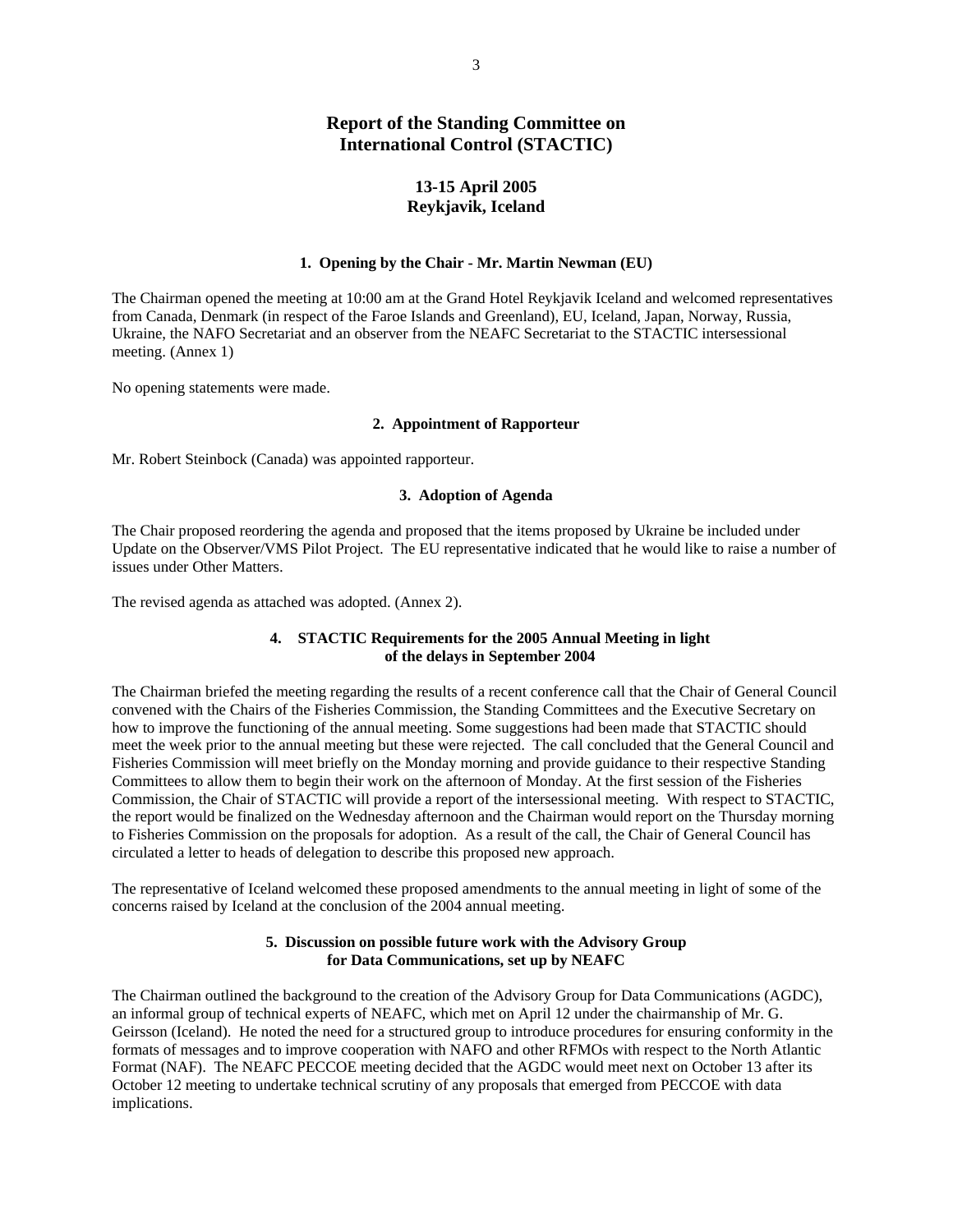It was agreed that most format reviews could take place through the web in order to enable a quick reaction. It was suggested that proponents of any new proposal in STACTIC should consult with the NAF home page, the AGDC and the NEAFC Secretariat to ensure consistency with this format to the extent possible. It was noted that NAFO experts should be involved with respect to those discussions that are NAF-generic. The AGDC Chairman would develop this cooperation with NAFO as well as other RFMOs.

# **6. Report of the Inspectors Workshop hosted by EU, January 2005**

Mr. M. Knight (Canada), the rapporteur of the NAFO Inspectors Workshop, provided a powerpoint presentation on the observations and recommendations of the workshop which are summarized in Annex A of the rapporteur's report (Annex 3) on the Workshop.

The Chairman clarified that the Workshop was an informal arrangement with no formal status in the governance of NAFO. He noted that the inspectors had made suggestions, which Contracting Parties could determine how they wished to follow up and whether they wished to make formal proposals to STACTIC and the Fisheries Commission.

The representative of the EU congratulated the Workshop for being productive and positive and suggested that STACTIC should review the recommendations carefully and determine how it wishes to address them.

The representative of Japan welcomed this workshop because, as its fishing vessels received inspections from Canada and the EU, inspections should be harmonized.

With respect to the issue of boarding ladders (STACTIC Working Paper 05/7 presented by the Secretariat), the Workshop recommended that pilot ladders pose a safety threat to inspectors and suggested that the provisions on the construction and use of boarding ladders be reinstated into the NCEM. The representative of Denmark (in respect of the Faroe Islands and Greenland) undertook to provide references to ladders in the International Maritime Organization rules and a background paper on this subject for the September 2005 STACTIC meeting. Representatives noted that failure to provide a safe ladder was already a serious infringement under NCEM Article 32.1 j). The Chairman suggested that the need to highlight this in the NCEM should be reflected upon again in light of the Danish paper.

With respect to the Workshop recommendation to increase the duration of inspections in NAFO from three to four hours in the interest of harmonization with NEAFC, the representative of the EU undertook to prepare a proposal on this for the September STACTIC meeting.

The Workshop had noted that the earlier revisions to NCEM Article 9 have made it complex with various opinions with regard to the interpretation of these provisions. The EU explained that they had received legal advice that Article 9.1 should be read separately from other paragraphs of Article 9. The representative of the EU considered that this gave rise to problems on the ground and that the provisions under Article 9.4 concerning changing of position in cases of excessive bycatch should not be viewed as a derogation from this rule. As a consequence, it would undertake to prepare a draft and circulate it before the September 2005 STACTIC meeting for comments. Canada stated that the legal advice provided to the EU seemed to be consistent with Canada´s interpretation, i.e. that Article 9.1 should be read separately from other paragraphs in Article 9. Canada agreed that it would be appropriate to review the wording of Article 9 but cautioned that the outcome of the review could be to leave the text as it is.

The Workshop had suggested that product labeling by species should be considered by STACTIC. The representative of Canada proposed product labeling by stock area would be beneficial to differentiate redfish stocks under moratoria from 3O redfish as well as oceanic redfish and undertook to draft a proposal on this matter.

With respect to the measurement of holds, the Workshop suggested a pragmatic approach that measurement discrepancies between inspectors should be resolved by having the measurements redone at that time and that STACTIC review measures to allow for safe access to fish holds. It was agreed that Contracting Parties should reflect on this further before the annual meeting given the various aspects to the safe access issue.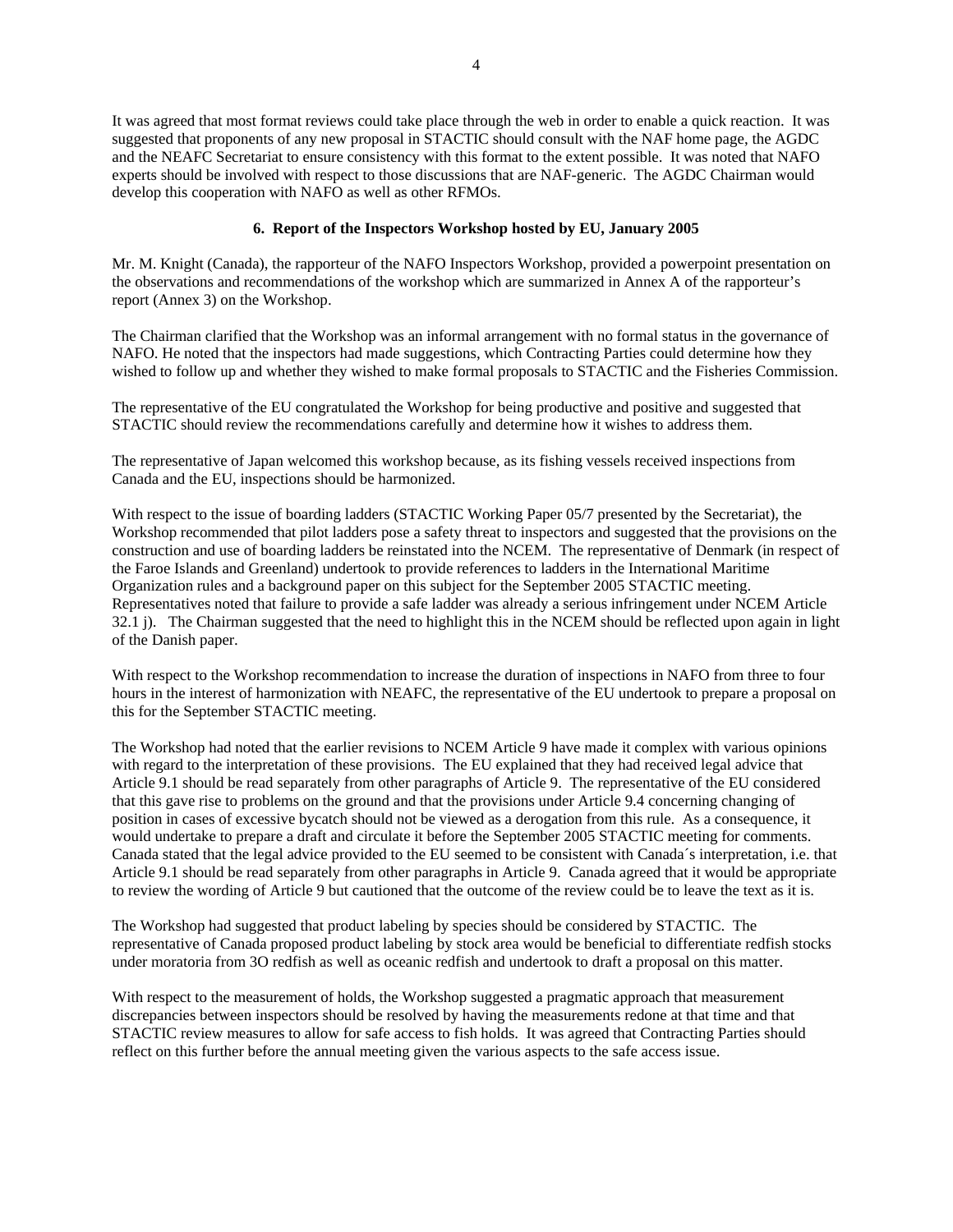The Workshop suggested that STACTIC consider measures concerning strengthening ropes, bags and topside chafers. It was agreed that as a first step, all delegations would provide their national measures on attachments to nets or at least an explanation at the September STACTIC meeting.

The meeting took note of the Workshop's observation with respect to the different views on the effectiveness of the observer program.

# **7. Port State Control**

Norway had introduced the item on Port State Control to the agenda in light of the agreement on an international instrument by the 2004 FAO Technical Consultation to Review Port State Measures to Combat IUU Fishing. This instrument was a model scheme describing basic and minimum port State measures for subsequent action through RFMOs.

The Chairman noted that NEAFC PECCOE meeting on April 11 had a detailed discussion on this item raised by Norway as a proposal in that forum. The Norwegian proposal had raised a number of questions in terms of principle with respect to the scope and the way in which the proposal would fit in within the existing NEAFC measures. Norway had undertaken to revise its proposal against this background and that discussion of the Norwegian paper was not appropriate. The Chairman noted that as the NEAFC NCP Scheme goes beyond the NAFO Scheme, any new proposal would need to be adapted to the NAFO context. This might also imply that STACFAC would need to examine the proposal.

The representative of Norway confirmed their intention to return to a later STACTIC meeting with a proposal on port state measures.

# **8. Definition of "prior notice" re Article 28.1 of the CEM**

The representative of Russia noted the absence of any definition of "prior notice" to be given by inspectors prior to boarding under Article 28.1 and that he felt this was a deficiency in the measures. He proposed that prior notice, not less than 30 minutes, be provided to a vessel to be inspected. He also suggested that the trawl should not be retrieved within that 30 minutes.

The representative of Canada expressed a number of concerns with providing a specific notification time as this could provide the opportunity for crewmembers to hide or destroy evidence or to hide small mesh within the 30 minutes if so allotted. He noted that a definition of prior notice could also lead to other problems. He also drew the attention of participants to the provision that forbids the retrieval of the net for a period of 30 minutes after notification of an inspection.

It was noted that the notice period is for the safety and security of inspectors and it is necessary to give notice as stated in the NCEM. There was no consensus to amend the NAFO provisions. It was agreed to return to this issue if there is a proposal.

# **9. Reporting requirements for transshipments in NRA (Article 22.1) (STACTIC W.P. 05/8)**

The representative of Norway introduced the proposal to amend several articles of the NCEM as outlined in STACTIC W.P. 05/8. These were necessary to address IUU fishing involving unreported or misreported transshipments of fish at sea. He noted that NEAFC adopted similar new measures at its November 2004 annual meeting. He proposed that NAFO harmonize its measures with those of NEAFC in this respect. Some minor revisions were proposed in the text. It was agreed that STACTIC W.P. 05/8 (Revised) (Annex 4) would be recommended to the Fisheries Commission for adoption at the 2005 annual meeting.

# **10. Application of the mesh size of 100mm for Redfish**

The representative of Russia introduced his proposal to reduce the current mesh size requirement for redfish from 130mm to 100mm for redfish in Division 30 – Sebastes fasciatus – to reduce the mortality of this stock as explained in NAFO document GF/05-063 which included his letter of February 15, 2005 to the NAFO Executive Secretary.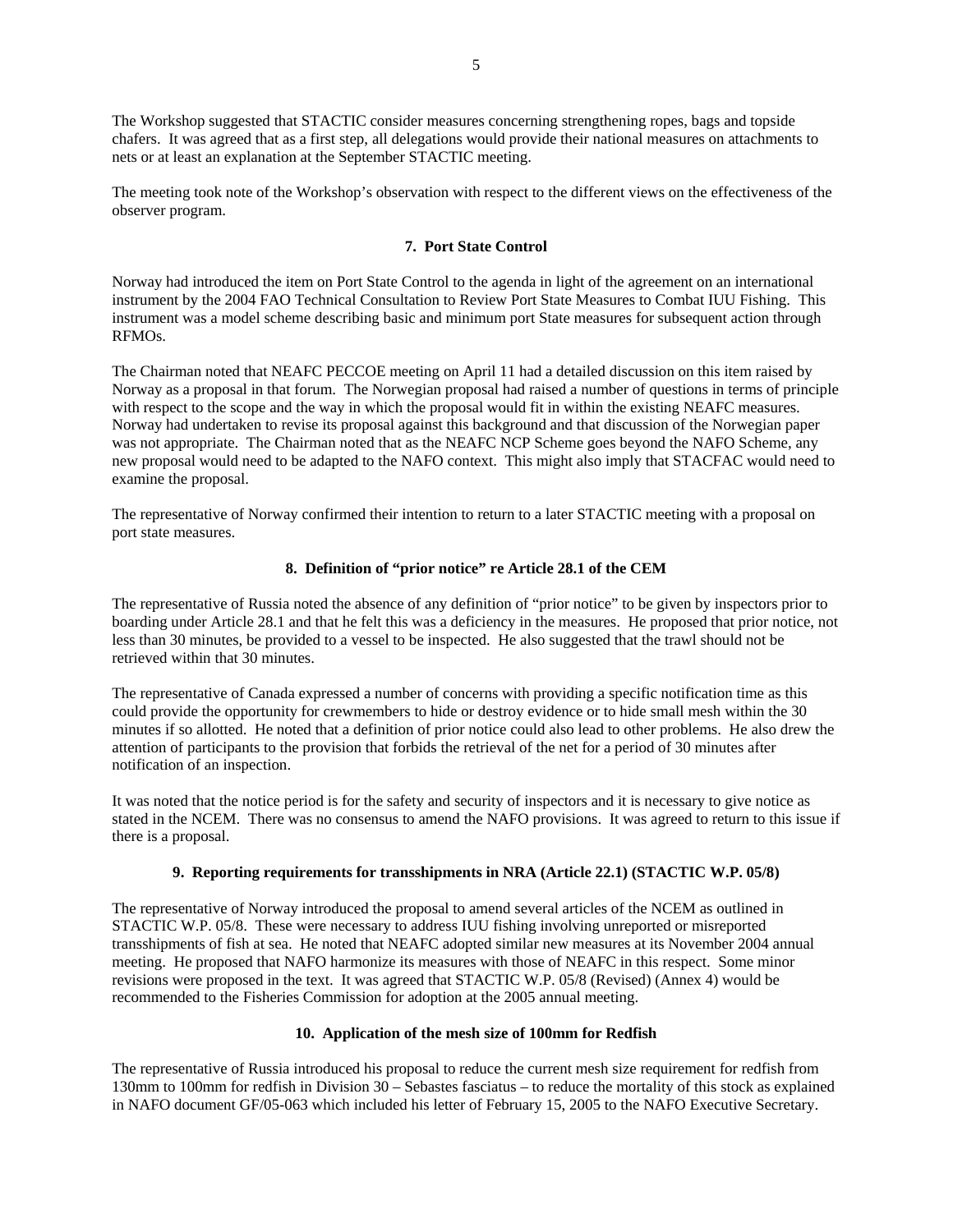He also proposed that the mesh size of 130mm for oceanic redfish in Divisions 1F2GJH3K should be harmonized with the 100mm mesh size used for this stock in NEAFC. This proposal was supported by the representative of Ukraine. Ukraine suggested that concerns on bycatch raised by some Contracting Parties could be solved under the current CEM regime with close monitoring of fisheries using the observer program. Ukraine also referred to the recent FAO review of mortality of fish escaping trawl gears which stated negative effects of unaccounted mortality on fish stocks. The representatives of Iceland and Russia supported the decreased mesh size for the oceanic redfish stock.

The representative of Canada expressed understanding for the Russian proposal but raised a number of concerns that required further evaluation. Further assessment was required on the conservation aspects for 3O and oceanic redfish, bycatches, the impact on other stocks in the vicinity of redfish, the merits of a minimum fish size, and the merits of a square mesh instead of a diamond mesh. Compliance concerns related to the potential use of small mesh gear in other fisheries would also have to be considered. He noted that the use of 100mm mesh may not be warranted in the oceanic redfish fishery given the high catch rates in this fishery with 130mm mesh. The representatives of the EU and Japan suggested that these questions should be referred to Scientific Council and once its advice is provided, STACTIC should review the enforcement aspects. It was agreed that STACTIC would forward the following requests through the Fisheries Commission to the Scientific Council at its September 2005 meeting.

- Is there a scientific justification for reducing the mesh size in Division 3O and what would be the effect of a reduction of mesh size on the level of mortality?

- Would a harmonization of mesh size with NEAFC in Divisions 1F2GJH3K have a detrimental effect on the target species and other fisheries in the area?

When considering such questions, the Scientific Council should assess the implications for bycatch, the need for minimum fish sizes and the relevance of introducing technical conservation measures, such as square mesh gear.

# **11. Review of operation of the VMS (actions resulting from the discontinuation of the X25 communication line)**

The Secretariat introduced STACTIC W.P. 05/4 – Update on the NAFO VMS communication gateway, which provided an overview of the events, challenges and possible solutions to resolve the discontinuation of the VMS gateway X25 in early January 2005. It was noted that the Secretariat receives all messages via fax or e-mail with the exception of the Faroe Islands, Japan and Russia which use FTP. The Secretariat also noted that Rule 4.3 of Annex XX will need to be revised to reflect the new VMS gateway.

Two representatives from Trackwell, the Icelandic service provider, provided an overview of the situation and responded to questions from representatives. A copy of a technical manual entitled "NAFO HTTPS Gateway – Testing Connection" was distributed to representatives which describes a step-by-step guide for Contracting Parties' Fisheries Monitoring Centers (FMCs) to integrate into NAFO via the client certified HTTPS. Trackwell noted that the work is fairly complicated, the costs to establish the system in FMCs can vary between companies, the operation costs are significantly less than under X25, and technical assistance is available to FMCs at a fee. In terms of time frame for implementation, they advised that this is up to the individual Contracting Parties.

STACTIC agreed on a recommendation to Fisheries Commission to revise Annex XX, items 4.3 and 4.4 of the NCEM in order to allow other protocols to be used (STACTIC W.P. 05/13 (Revision 2) (Annex 5) and to recommend that it be circulated for a mail vote in the near future. It was also requested that the Secretariat post the approved protocols on the NAFO members´ website.

The Chair noted a recent letter from the Executive Secretary to him outlining her frustration with the level of service provided by the current service provider and whether more local alternatives should be evaluated. It was suggested that representatives could advise the Secretariat at the annual meeting on how to proceed with evaluating service providers based on their experience to date. It was suggested that the Secretariat may also wish to obtain STACFAD advice on evaluating service providers and possible rules on retendering.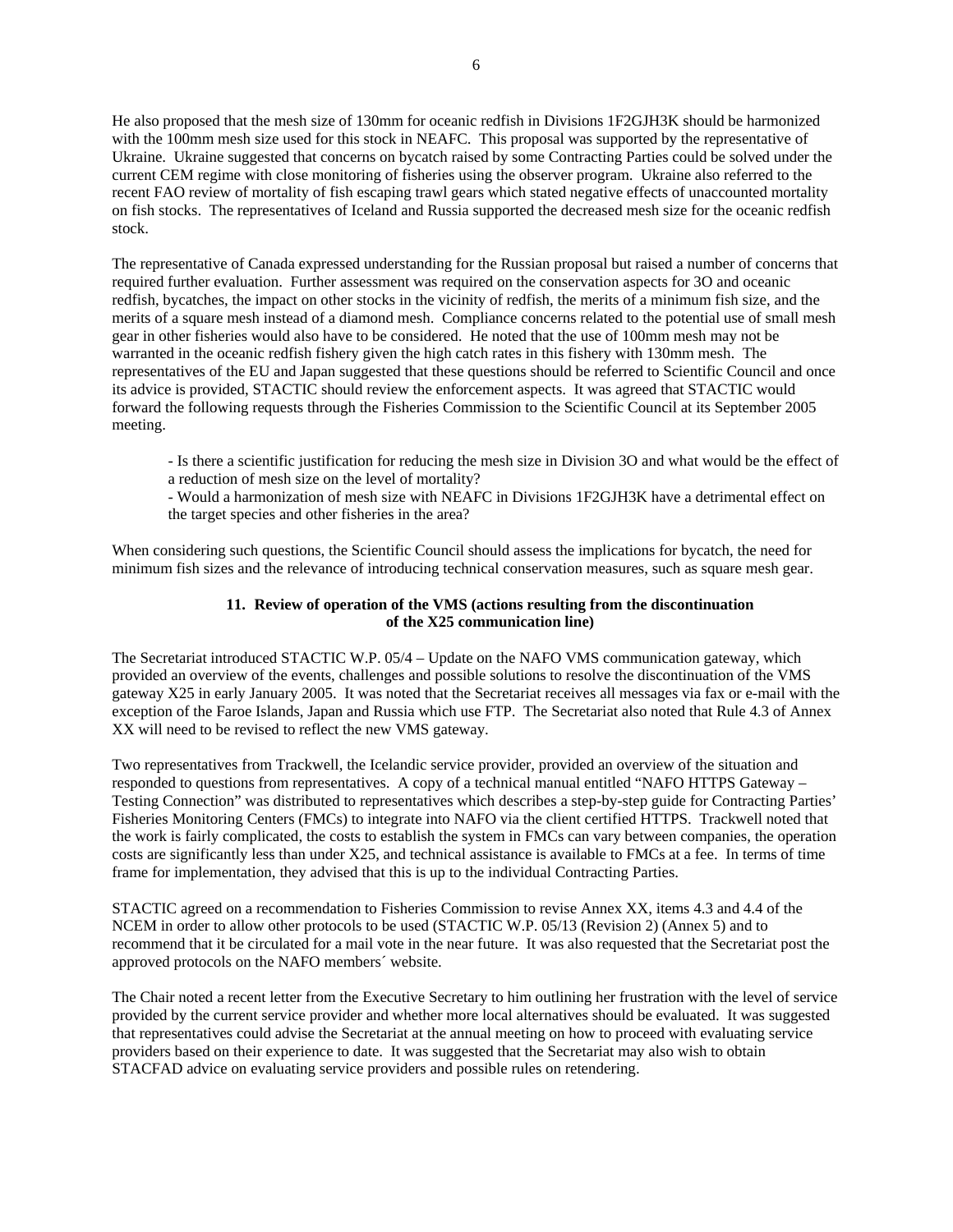# **12. Data Exchange and Format Protocols (Annex 23.D of the CEM) (STACTIC W.P. 05/9)**

The representative of Iceland introduced a discussion paper for accurate error codes for those Contracting Parties using the RET message, as outlined in STACTIC W.P. 05/9 (Annex 6), and in light of a similar proposal adopted by NEAFC at its 2004 annual meeting. Given the technical aspects involved, Iceland agreed to review its paper and submit a proposal at the 2005 annual meeting. The cost implications of these amendments would also be assessed by the Secretariat for review.

# **13. Update on the Observer/VMS Pilot Project**

The Secretariat provided an update on the intended participation of Contracting Parties in the pilot project during 2005 (STACTIC W.P. 05/1) and reminded representatives that according to Article 51 of the NCEM, Contracting Parties (including those with an inspection presence) shall submit an interim report at the 2004 annual meeting and that reports have been received to date from Norway, Iceland, and the Faroe Islands.

The representative of Denmark (in respect of the Faroe Islands and Greenland) provided a report of the participation of the Faroese vessels in the pilot project during 2004. The report concluded that implementation of 50% observer coverage was impossible at any one time and flexibility is essential to have this coverage over a certain period of time, and that there was little or no difference between the CAX and OBR reports in terms of compliance.

The representative of Iceland provided a report on the results of Iceland's participation in the pilot project in the shrimp and oceanic redfish fisheries during 2004. He concluded that the reduction of observers has not increased non-compliance, the reduction of observers saves significant amounts of money, the technical function is ok, and thus Iceland intends to submit a proposal before the 2005 annual meeting to reduce the level of observer coverage in the NAFO Regulatory Area. He noted that its vessels were also subject to port inspections in Iceland and that its landing figures were similar to its catch reports.

The representatives of Denmark (in respect of the Faroe Islands and Greenland) and Norway also advised that their vessels involved in the pilot project were subject to at-sea and port inspections without any infringements having been detected.

The Secretariat provided an update and suggestions regarding the digitization of the NAFO observer reports (STACTIC W.P. 05/2) (Annex 7) which recommended that all future and other NAFO reports be submitted electronically to the Secretariat and that reports from past years that are held in electronic format by Contracting Parties be submitted to the Secretariat. Following some discussion, it was agreed that while a reminder to Contracting Parties is appropriate, a new recommendation to the Fisheries Commission on the submission of reports is unnecessary given the 2004 recommendation. The Chair suggested that when providing past digitized reports, the focus should be on 2003 and future reports so as to avoid unnecessarily burdening Contracting Parties. The representative of Iceland stated that they were confused in this matter because their representative in the Scientific Council has full access to the log book data base for Icelandic vessels which contains all relevant information.

The representative of Ukraine introduced two papers which had been tabled in the morning. STACTIC W.P. 05/11(Annex 8) proposed conversion of the observer program from a compliance tool to a scientific observation system. STACTIC W.P. 05/12 (Annex 9) outlined a proposed scheme for placing international observers under the new scientific observation system.

Iceland reminded the other delegations that the observer program was introduced as a compliance tool. A number of representatives felt that the Scientific Council should outline its requirements and how best to achieve them. After some discussion, the Chairman noted that further discussion would be deferred until the annual meeting. The Fisheries Commission is required to evaluate the operation of the observer program this year and the way forward. Iceland intends to submit a proposal to reduce the level of observer coverage. He noted that the new elements introduced by Ukraine would also inform the discussion. However, the Chairman stated that it was not within the responsibility of STACTIC to consider the need for a scientific observer program but that Contracting Parties could raise the issue in the Scientific Council if they wished. Ukraine responded that this question will certainly be raised by them at the Scientific Council but reserved their opinion that this is also a STACTIC question to some extent since observers still monitor vessels´ fishing activities. The representative of the EU expressed interest in the cost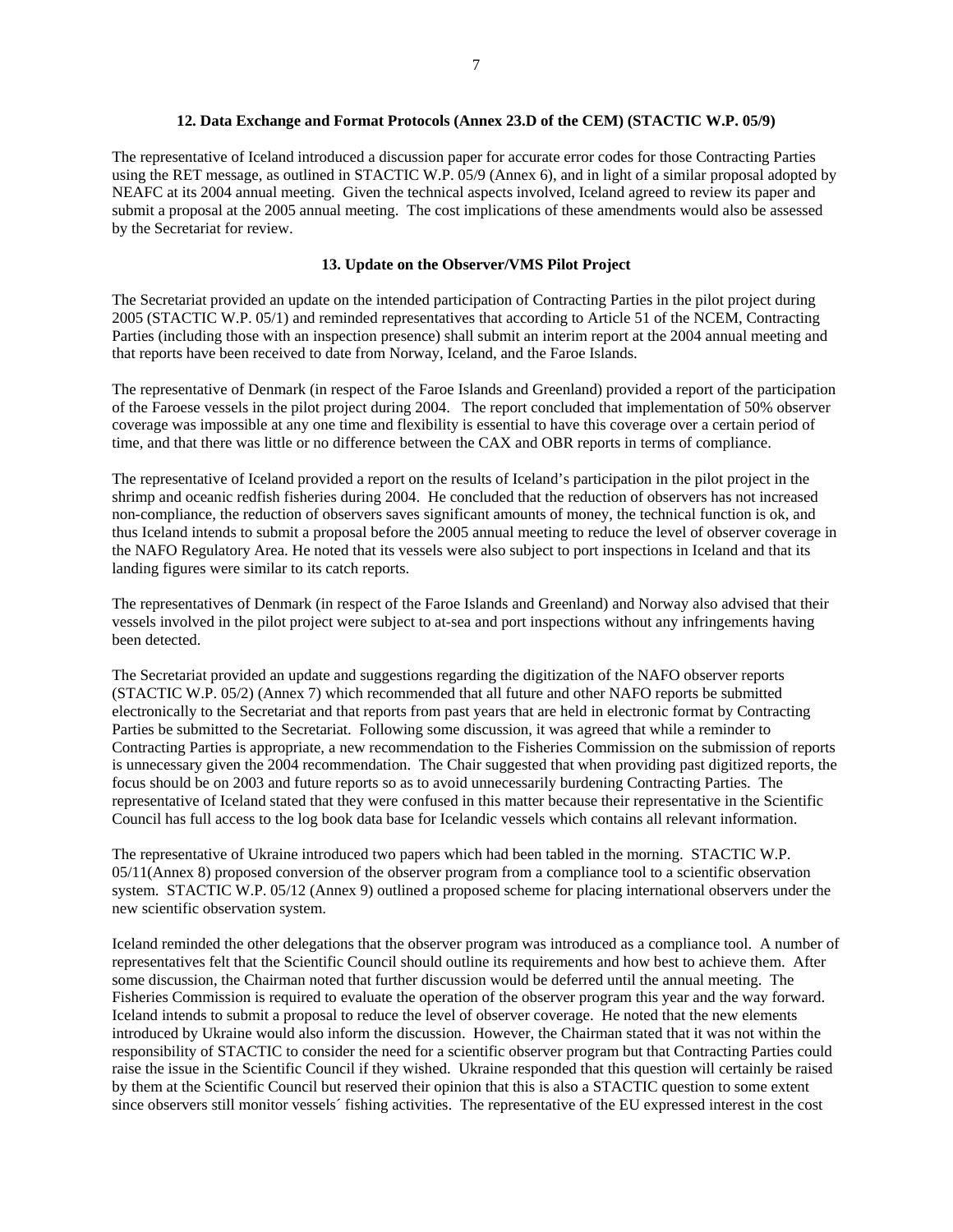savings achieved by Iceland as a result of reduced observer coverage in the pilot project and suggested other Parties submit their analyses of cost savings for review at the annual meeting.

# **14. Evaluation of the format of compliance data to be received by the Secretariat in 2005 in view of the experiences made with the drafting of the first compliance report**

The Secretariat introduced STACTIC W.P. 05/3 outlining suggestions to improve the Compliance Review based on feedback from the public on the first Review and suggested that the Review for 2004 be drafted as stand-alone text without direct references to the confidential tables and include some facts and compliance indicators in the document. It was agreed that the Secretariat should focus on making the tables more concise and provide some analysis or pre-evaluation of compliance with the NCEM.

Denmark (in respect of the Faroe Islands and Greenland) raised the need for the revision of point 3.3 of Annex XX to amend the time limit in order to allow the Secretariat more time to process data.

The Secretariat also introduced STACTIC W.P. 05/5 (now Revised, Annex 10) which proposed a standardized bilingual format for NAFO observer reports and a budget dedicated to the translation of all non-English NAFO reports. It was agreed that a standardized bilingual format would enhance transparency and help the work of inspectors. It was concluded that further review of the format was required with possible input from Scientific Council on the required data elements. The Norwegian representative questioned the confidentiality if the transmission of observer reports by e-mail were to be used. The Secretariat agreed that the confidentiality question had not been considered. The representative of Ukraine strongly supported the efforts of the Secretariat in the development of standard formats for observer reports and suggested a more detailed review of the forms by the Scientific Council. Ukraine also suggested that the Secretariat consult existing electronic forms of other RFMOs such as CCAMLR.

# **15. Election of Chair**

As Mr. M. Newman was stepping down from the Chair, STACTIC elected Mr. Höskuldur Steinarsson (Iceland) as the new Chair. Representatives thanked Mr. Newman for his efforts and perseverance in guiding STACTIC during his tenure.

# **16. Other Matters**

The representative of the EU, supported by Denmark (in respect of the Faroe Islands and Greenland) and Iceland, raised a number of practical difficulties caused by the notification requirements in the 3L shrimp fishery in Article 22.3. Canada noted the rationale behind the provision given the different management regimes, i.e. quota and effort days, and that the hail provisions also required reporting of catch on board. In light of the comments received from other representatives, the EU would work on a proposal and consult with the AGDC regarding notification requirements. Iceland noted that the problem could be resolved by the Fisheries Commission by changing the management regime from effort days to quota in Division 3M.

The EU also flagged the need for clarification of the provisions regarding designated ports and charter arrangements and agreed to submit proposals on these matters for the annual meeting.

The representative of Iceland noted some difficulties in catch reports by one Contracting Party which resulted in the premature closure of the oceanic redfish fishery during 2004. The representative of the EU explained that there was no error in its catch report but in the interpretation thereof by the Secretariat.

# **17. Adoption of Report**

The report was adopted.

# **18. Adjournment**

The meeting adjourned at 11.10 am on Friday, April 15, 2005.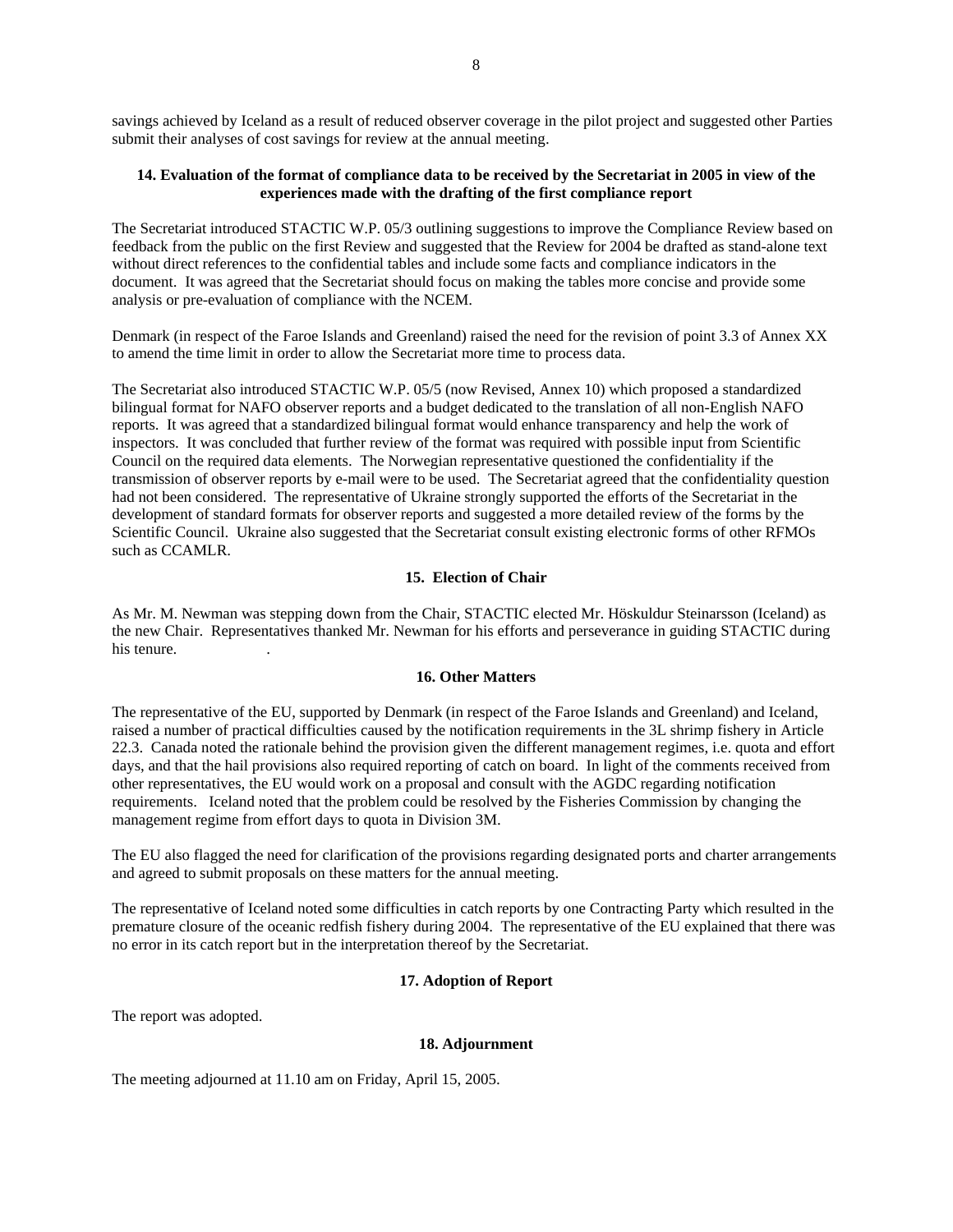# **Annex 1. List of Participants**

# **CANADA**

# **Head of Delegation**

Morley Knight, Director, Conservation and Protection, Newfoundland and Labrador Region, Fisheries Management, Dept. of Fisheries and Oceans, P. O. Box 5667, St. John's, NL A1C 5X1 Phone: +709 772 4494 – Fax: +709 772 3628 – E-mail: knightm@dfo-mpo.gc.ca

#### **Advisers**

Keith Lewis, Oceans Law Section (JLOA), Oceans and Environmental Law, Foreign Affairs Canada, 125 Sussex Drive, Ottawa, Ontario K1A 0G2 Phone: +613 944 3077 - Fax: +613 992 6483 - E-mail: keith.lewis@international.gc.ca Paul Steele, Director, Enforcement Br., Conservation and Protection, Fisheries Management, Dept. of Fisheries and Oceans, 200 Kent Street, Ottawa, Ontario K1A 0E6 Phone: +613 990 0109 – Fax +613 941 2718 – E-mail: steelep@dfo-mpo.gc.ca Bob Steinbock, Senior International Fisheries Advisor, Atlantic Affairs Div., International Affairs Directorate, Dept. of Fisheries and Oceans, 200 Kent St., Ottawa, Ontario K1A 0E6 Phone: +613 993 1836 – Fax: +613 993 5995 – E-mail: steinbob@dfo-mpo.gc.ca Ben Whelan, Chief, NAFO Unit, International Programs and Corporate Services, Fisheries Management, Newfoundland Region, Department of Fisheries and Oceans, P. O. Box 5667, St. John's, Newfoundland and Labrador A1C 5X1 Phone: +709 772 0928 – Fax: +709 772 2046 – E-mail: whelanb@dfo-mpo.gc.ca

# **DENMARK (IN RESPECT OF FAROES AND GREENLAND)**

#### **Head of Delegation**

Mads Trolle Nedergaard, Fiskerilicensinspektor, Head of Unit, Gronlands Fiskerilicenskontrol, Postbox 501, DK-3900 Nuuk, Greenland

Phone: +299 345377 - Fax: +299 323235 - E-mail: mads@gh.gl

#### **Advisers**

Nicolai Peter Arendt, Gronlands Fiskerilicenskontrol, Postbox 501, DK-3900 Nuuk, Greenland

Phone: +299 258446 – Fax: +299 323235 – E-mail: nipa@gh.gl

Simun Joensen, Fisheries Inspection, Ministry of Fisheries and Maritime Affairs, P. O. Box 347, FO-110 Torshavn, Faroe Islands

Phone:  $+298\,311065 - Fax$ :  $+298\,313981 - E-mail$ :  $si@vb.fo$ 

Martin Kruse, Adviser, FMC-Manager, Fisheries Inspection, Ministry of Fisheries and Maritime Affairs, P. O. Box 347, FO-110 Torshavn, Faroe Islands

Phone: +298 311065 – Fax: +298 313981 – E-mail: mk@vb.fo

# **EUROPEAN UNION**

#### **Head of Delegation**

Willem Brugge, Head of Unit, European Commission, Fisheries Directorate-General, Rue de la Loi/Wetstraat 200, B-1049 Brussels, Belgium

Phone : +32 2 295 5137 – Fax : +32 2 296 2338 – E-mail: willem.brugge@cec.eu.int

#### **Advisers**

Martin Newman, Principal Administrator, European Commission, DG FISH, Rue de la Loi/Wetstraat 200, B-1049 Brussels, Belgium

Phone: +32 2 295 7449 – Fax: +32 2 296 2338 – E-mail: martin.newman@cec.eu.int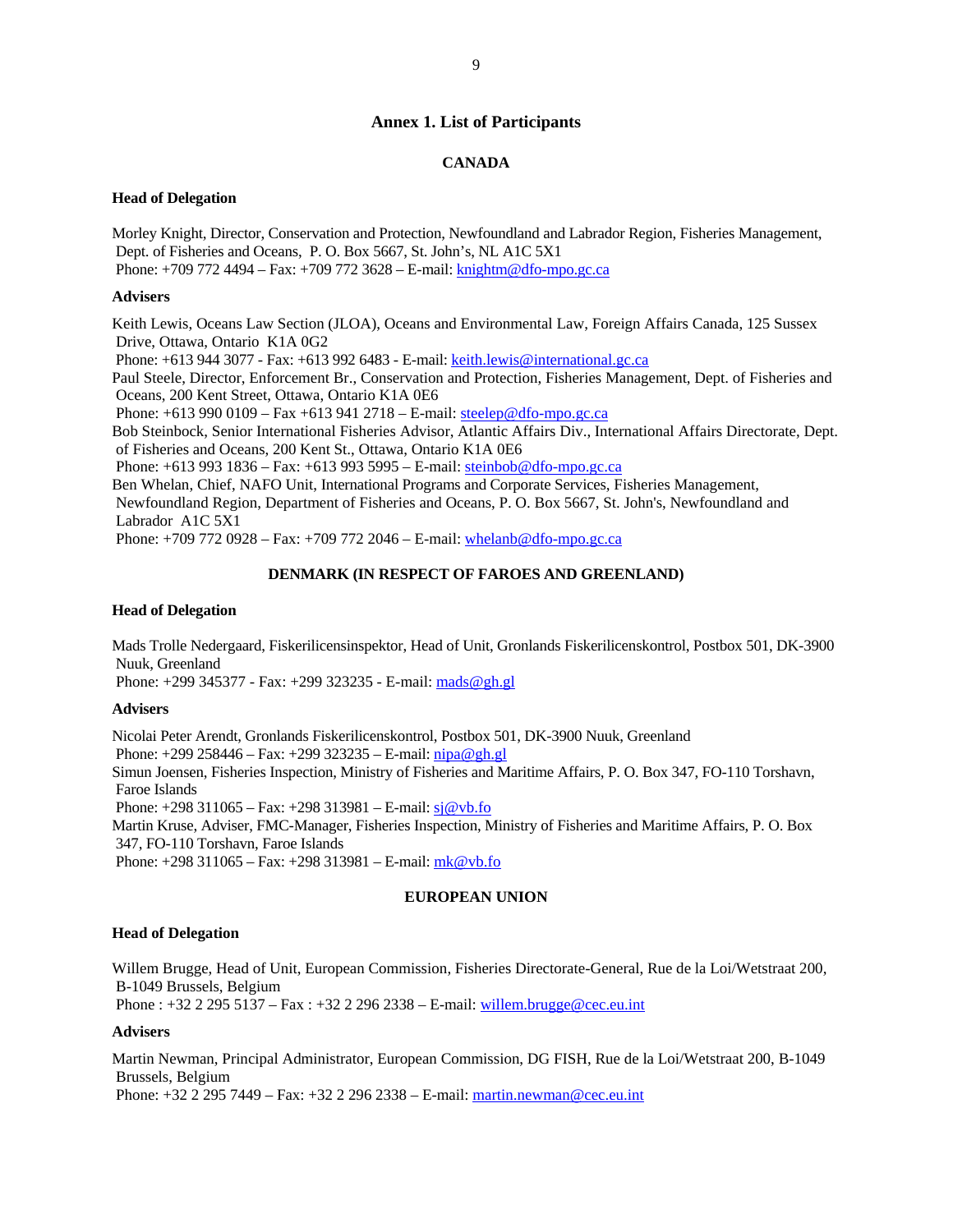Jose Mesquita, European Commission, DG FISH, Rue de la Loi/Wetstraat 200, B-1049 Brussels, Belgium Phone:  $+32$  2 296 0706 – Fax:  $+32$  2 296 2338 – E-mail: jose.mesquita@cec.eu.int Fergal Nolan, European Commission, DG FISH, Rue de la Loi/Wetstraat 200, B-1049 Brussels, Belgium Phone: +32 2 299 6923– Fax: +32 2 – E-mail: fergal.nolan@cec.eu.int Vicente Pons Mateau, Council Secretariat of the European Union, Rue de la Loi 175, 4040GH37, B-1048 Brussels, Belgium Phone: +32 2 285 7217 - Fax: +32 2 285 6910 - E-mail: vicente.pons@consilium.eu.int Kaire Martin, Fishery Resources Dept., Ministry of the Environment, Narva mnt 7a, 15172 Tallinn Phone: +372 626 0718 - Fax: +372 626 0710 - E-mail: kaire.martin.@ekm.envir.ee Indrek Ulla, Head of Environmental Dept., Estonian Environmental Inspectorate, Kopli 76, Tallinn 10416 Phone: +372 696 2244 – Fax +372 696 2237 – E-mail: indrek.ulla@kki.ee Guntis Drunka, Marine and Inland Water Administration, Voleru str. 2, Riga, Latvia Phone:  $+3717469664 - Fax: +3717465888 - E-mail:$  guntis.drunka@jiup.lv Genadijus Babcionis, Chief Specialist, European Community and International Affairs Division, Fisheries Dept. under the Ministry of Agriculture, J. Lelevelio str. 6, LT-01103 Vilnius Phone: +370 5 239 1180 – Fax: +370 5 239 1176 – E-mail: genadijusb@zum.lt Emilia Batista, Directora de Servicos, Departamento dos Recursos, Direccao Geral das Pescas e Aquicultura, Avenida da Brasilia, 1449-030 Lisbon, Portugal Phone: +351 213 035 700 Fax: +351 213 035 702 E-mail: ebatista@dg-pescas.pt Leszek Dybiec, Deputy Director, Ministry of Agriculture and Rural Development, Fisheries Department, 30 Wspolna Street, 00-930 Warsaw, Poland Phone: +48 22 628 9684 - Fax: +48 22 623 2204 - E-mail: leszek.dybiec@minrol.gov.pl Monica Martinez Castaneda**,** Subdireccion General de Relaciones Pesqueras Internacionales, Secretaria General de Pesca Maritima, Jose Ortega y Gasset, 57, 28006 Madrid, Spain Phone: +34 91 347 6141 - Fax: +34 91 347 61 42 – E-mail: mmcastaneda@mapya.es Manuel Rios Cidras, Subdireccion General de Organismos Multilaterales de Pesca, Secretaria General de Pesca Maritima, Jose Ortega y Gasset, 57, 28006 Madrid, Spain

Phone: +34 91 3471946 - Fax: +34 91 3471512 – E-mail: mrioscid@mapya.es

# **ICELAND**

# **Head of Delegation**

Gudridur Margrét Kristjánsdóttir, Legal Adviser, Ministry of Fisheries, Skulagata 4, 150 Reyjavik Phone: +354 545 8370 - Fax: +354 562 1853 - E-mail: gudridur.kristjansdottir@sjr.stjr.is

# **Advisers**

Gudmundur Dadason, Deputy Head of Department, Quota Allocation, Icelandic Directorate of Fisheries, Ingolfsstraeti 1, 101 Reykjavik

Phone: +354 569 7900 - Fax: +354 569 7990 - E-mail: gummda@fiskistofa.is; nafo@fiskistofa.is

Gylfi Geirsson, Commander, Icelandic Coast Guard, Seljavegur 32, P. O. Box 7120, 127 Reykjavik

Phone: +354 545 2000 ext. 2071 – Fax: +354 545 2040 – E-mail: gylfi@lhg.is

Kristjan Freyr Helgason, Project Manager, Quota Allocation, Icelandic Directorate of Fisheries, Ingolfsstraeti 1, 101 Reykjavik

Phone: +354 569 7900 - Fax: +354 569 7990 - E-mail: kristjan@fiskistofa.is

Thorben Lund, Icelandic Coast Guard, Seljavegur 32, P. O. Box 7120, 127 Reykjavik

Phone: +354 545 2000 – Fax: +354 545 2040 – E-mail: thorben@lhg.is

Hjalti Sæmundsson, Icelandic Coast Guard, Seljavegur 32, P. O. Box 7120, 127 Reykjavik

Phone:  $+35452000 - Fax$ :  $+35452040 - E-mail$ : hjalti@lhg.is

Dagmar Sigurdardottir, Icelandic Coast Guard, Seljavegur 32, P. O. Box 7120, 127 Reykjavik

Phone: +354 545 2000 – Fax: +354 545 2040 – E-mail: dagmar@lhg.is

Hoskuldur Steinarsson, Head of Department, Information, Icelandic Directorate of Fisheries, Ingolfsstræti 1, 101 Reykjavik

Phone: +354 569 7900 – Fax: +354 569 7990 – E-mail: hostein@fiskistofa.is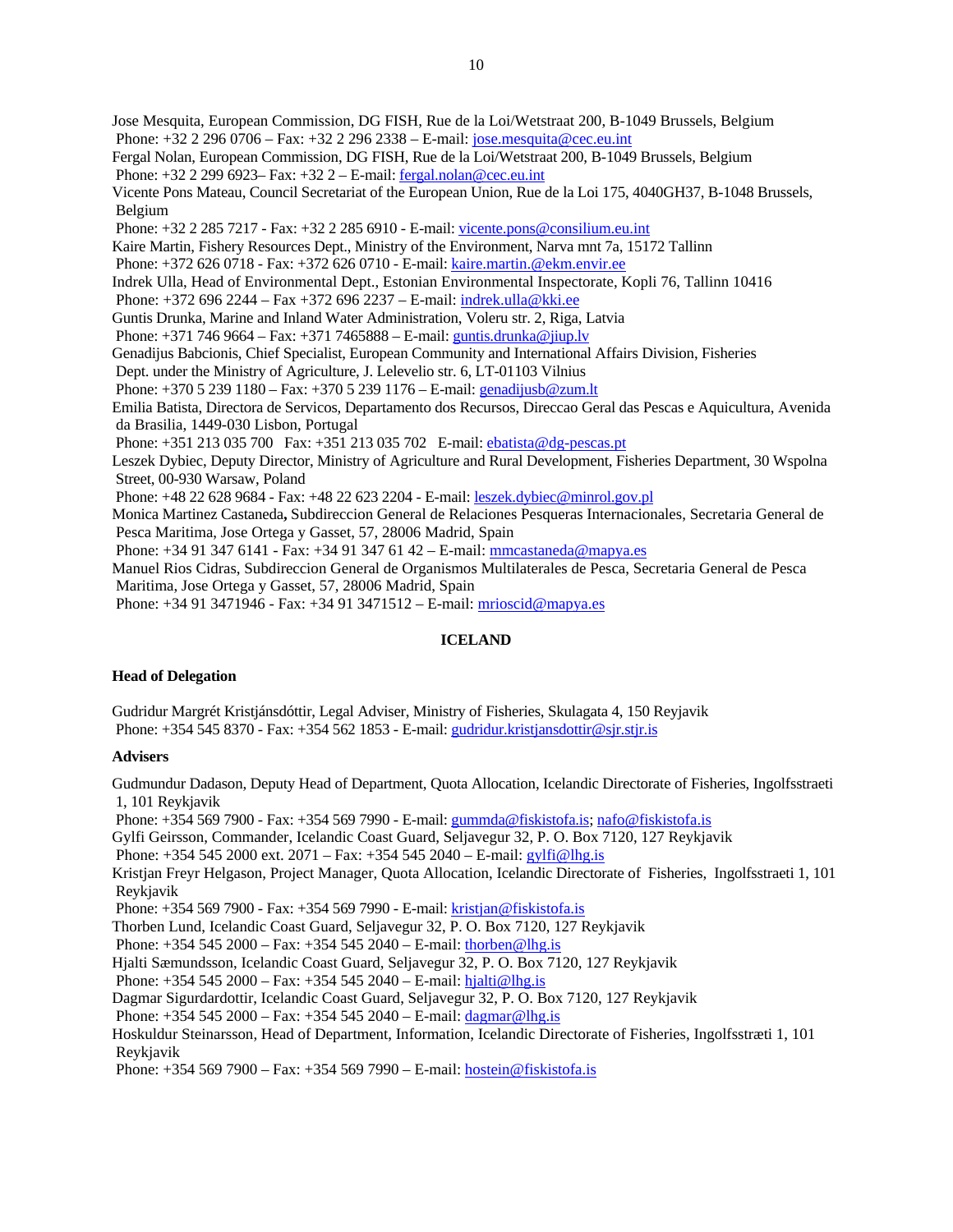Helga Sigurros Valgeirsdottir, Project Manager, Information/Catch Supervision, Icelandic Directorate of Fisheries, Ingolfsstræti 1, 101 Reykjavik Phone: +354 569 7900 - Fax: +354 569 7990 - E-mail: helga@fiskistofa.is

#### **JAPAN**

#### **Head of Delegation**

Noriaki Takagi, Director, Executive Secretary, Japan Deep Sea Trawlers Association, NK-Bldg., 6F Kanda Ogawa -cho, Chiyoda-ku, Tokyo 101-0052

Phone: +81 3 3291 8508 – Fax: + 81 3 3233 3267 – E-mail: ntakagi@jdsta.or.jp

# **NORWAY**

#### **Head of Delegation**

Stein-Age Johnsen, Senior Legal Adviser, Resource Management Dept., Directorate of Fisheries, P. O. Box 2009 Nordnes, NO-5817 Bergen

Phone: +47 55 23 80 00 / 8124 – Fax: +47 55 23 80 90 – E-mail: stein-age.johnsen@fiskeridir.no

#### **Adviser**

Ellen Fasmer, Adviser IT-Dept., Directorate of Fisheries, P. O. Box 2009 Nordnes, NO-5817 Bergen Phone: +47 55 23 80 00 / 8019 – Fax: +47 55 23 80 90 – E-mail: ellen.fasmer@fiskeridir.no

#### **RUSSIA**

# **Head of Delegation**

Leonid Kokovkin, Representative of the Russian Federation in Canada on Fisheries, 47 Oceanview Drive, Bedford, Nova Scotia Canada B4A 4C4 Phone: +902 832 9225 – Fax: +902 832 9608 – E-mail: rusfish@ns.sympatico.ca

#### **Adviser**

Vadim Agalakov, Chief Inspector of "MURMANRYBVOD", Kominterna 7 str., 183672 Murmansk Phone: +7 8152 455066 – Fax: +7 815 245 6028 – E-mail: mrv@an.ru

# **UKRAINE**

# **Head of Delegation**

Vasyl Chernik, Deputy Chairman, State Department for Fisheries of Ukraine, 45A Artema str., Kyiv, 04053 Phone/Fax: +38 044 226 2405 – E-mail: nauka@i.kiev.ua

#### **Adviser**

Evgeny Romanov, Chief of the World Ocean Fisheries Resources Dept., Southern Scientific Research Institute of Marine Fisheries and Oceanography (YugNIRO), 2 Sverdlov Str., Kerch 98300, Crimea Phone: +380 6561 61635 / +380 6561 21012 – Fax: +380 6561 61627 – E-mail: island@crimea.com

# **OBSERVER**

# **NEAFC**

Joao Neves, North-East Atlantic Fisheries Commission (NEAFC), 22 Berners Street, London W1T 3DY UK Phone: +44 7990508051 - Fax: +44 20 7636 9225 – E-mail: joao@neafc.org

#### **SECRETARIAT**

Ricardo Federizon, Fisheries Scientist (rfederizon@nafo.int) Cindy Kerr, Fisheries Information Officer (ckerr@nafo.int) Bev McLoon, Personal Assistant to the Executive Secretary (bmcloon@nafo.int)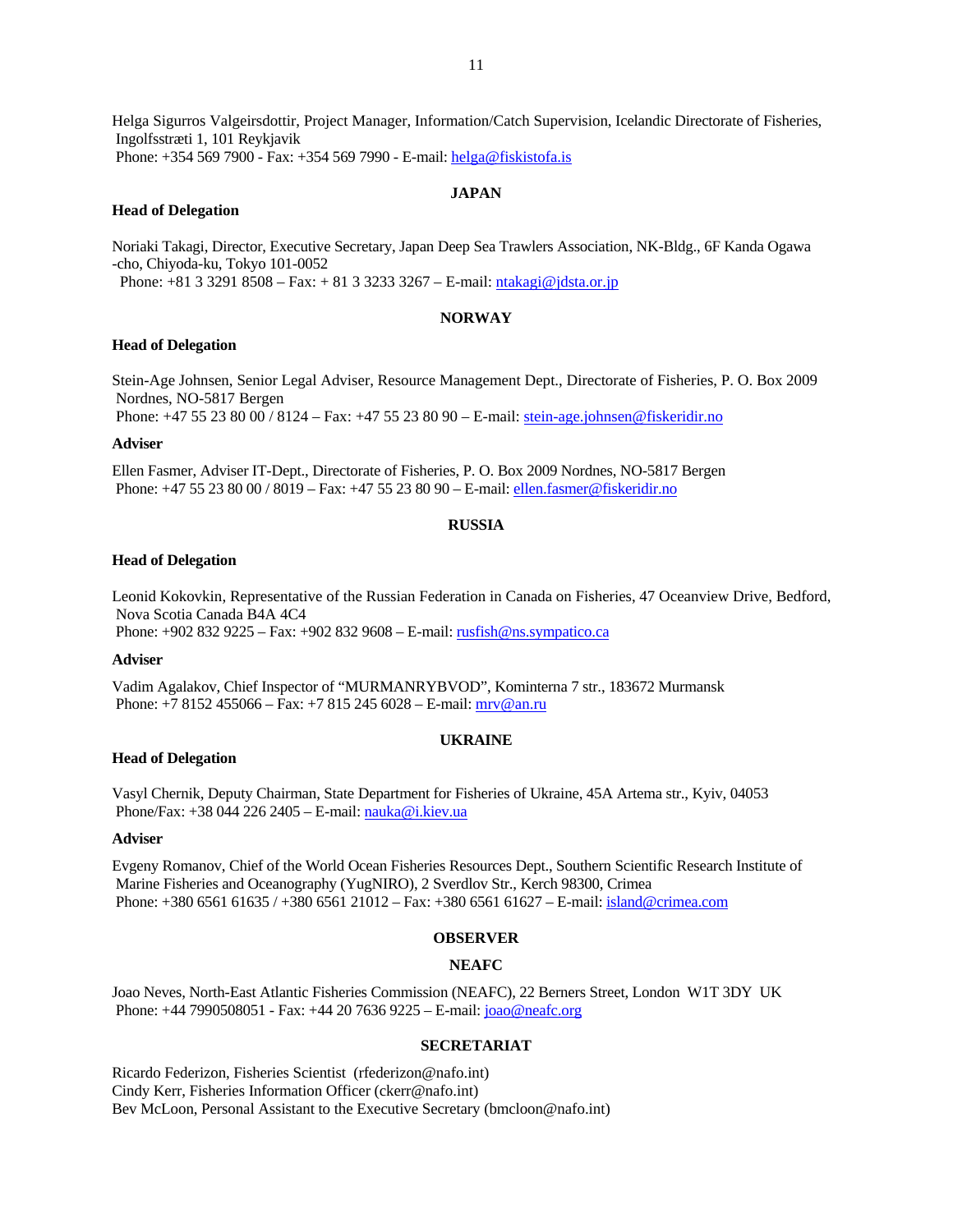# **Annex 2. Agenda**

- 1. Opening by the Chair (M. Newman, EU)
- 2. Appointment of Rapporteur
- 3. Adoption of Agenda
- 4. STACTIC requirements for the 2005 Annual Meeting in light of the delays in September 2004
- 5. Discussion on possible future work with the Advisory Group for Data Communications, set up by NEAFC
- 6. Report on Inspectors Workshop hosted by EU, January 2005
- 7. Port State Control
- 8. Definition of "prior notice" re Article 28.1 of the CEM
- 9. Reporting requirements for transshipments in NRA (Article 22.1) (STACTIC W.P. 05/8)
- 10. Application of the mesh size of 100mm for Redfish
- 11. Review of operation of the VMS (actions resulting from the discontinuation of the X25 communication line)
- 12. Data Exchange and Format Protocols (Annex 23.D of CEM) (STACTIC W.P. 05/9)
- 13. Update on the Observer/VMS Pilot Project
- 14. Evaluation of the format of compliance data to be received by Secretariat in 2005 in view of the experiences made with the drafting of the first compliance report
- 15. Election of Chair
- 16. Other Matters
- 17. Adoption of Report
- 18. Adjournment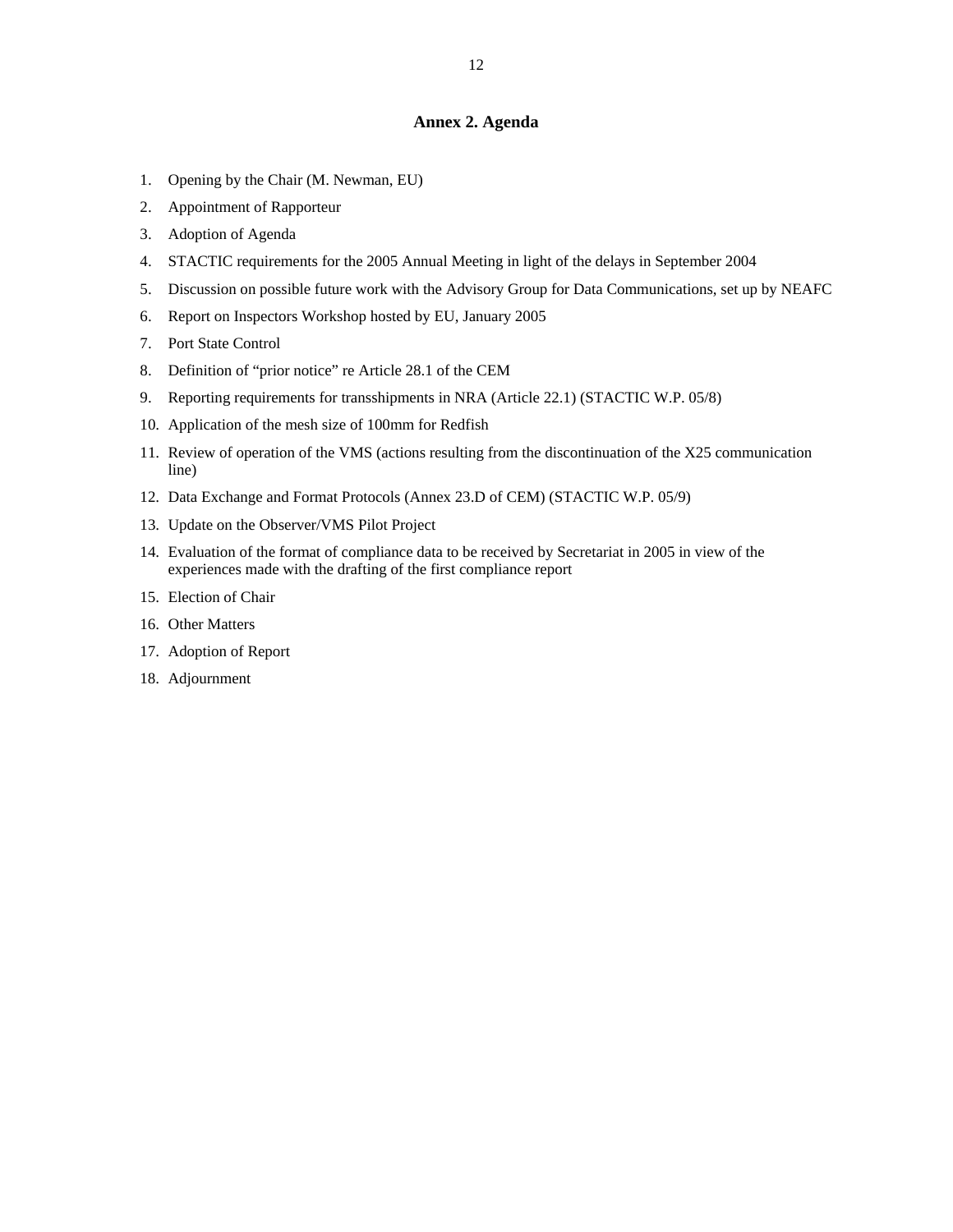# **Annex 3. Observations and Recommendations – Annex A of Report of NAFO Inspectors Workshop hosted by EU during January 25-27, 2005, Brussels**

# Prior Notice

 $\triangleright$  It was agreed that there has to be prior notice. But no specified period.

#### Night Boarding

 $\triangleright$  There are a number of safety issues around completing night boardings, it was agreed that they can be completed safely.

#### Frequency of Inspections

- $\triangleright$  There is a need to improve the communication between Inspectors and platforms on activities.
- $\triangleright$  It is agreed that platforms should communicate at a scheduled time each day if in the NRA.
- $\triangleright$  There is a need to further discuss methods of communications to make sure it is secure.

#### Pilot ladders

- ¾ Pilot ladders pose a safety threat to Inspectors.
- $\triangleright$  It was suggested that the specific provisions be put back into the NCEM's.

#### Conversion Factors

 $\triangleright$  This issue was discussed but there was no agreement on a way ahead.

#### Duration of Inspections

 $\triangleright$  After some discussion it was agreed that this item should be harmonized with the NEAFC Measures. It was agreed that there should be a proposal to STACTIC to increase the time for inspection from 3 to 4 hours.

# Directed Fishery

- $\triangleright$  It was agreed that earlier revisions to Article 9 have made it complex.
- $\triangleright$  There were various opinions with regard to the interpretation of these provisions.
- $\triangleright$  It was suggested that a small group attempt to redraft the Article.

#### Stowage Plans

- $\triangleright$  There seem to be a number of approaches to this new measure.
- ¾ Vessels starting trips in 2005 would be required to meet the new measure.
- $\triangleright$  It was agreed since this was a new measure, some tolerance should be used for the first trip of each vessel during to 2005 for masters and inspectors to adjust where the master is making a reasonable effort.

#### Product labeling

- $\triangleright$  It was agreed that the 3-alpha codes in Annex II should be used.
- ¾ It was also agreed that Annex XXIII (c) would be used to label product form.
- ¾ For GHL, 3KLMNO is acceptable.
- $\triangleright$  STACTIC should consider whether labeling species by division is appropriate.

# Measurement of holds

- $\triangleright$  It was agreed that the best way to resolve hold measurement discrepancies between inspectors would be to have the inspectors redo measurements at that time.
- ¾ It was also suggested that STATIC look at providing measures to allow for safe access to the fish holds.

#### Strengthening Ropes

 $\triangleright$  It was recommended that STACTIC consider measures concerning strengthening ropes, bags and topside chafers.

#### **Observers**

 $\triangleright$  There were different views on the effectiveness of the observer program.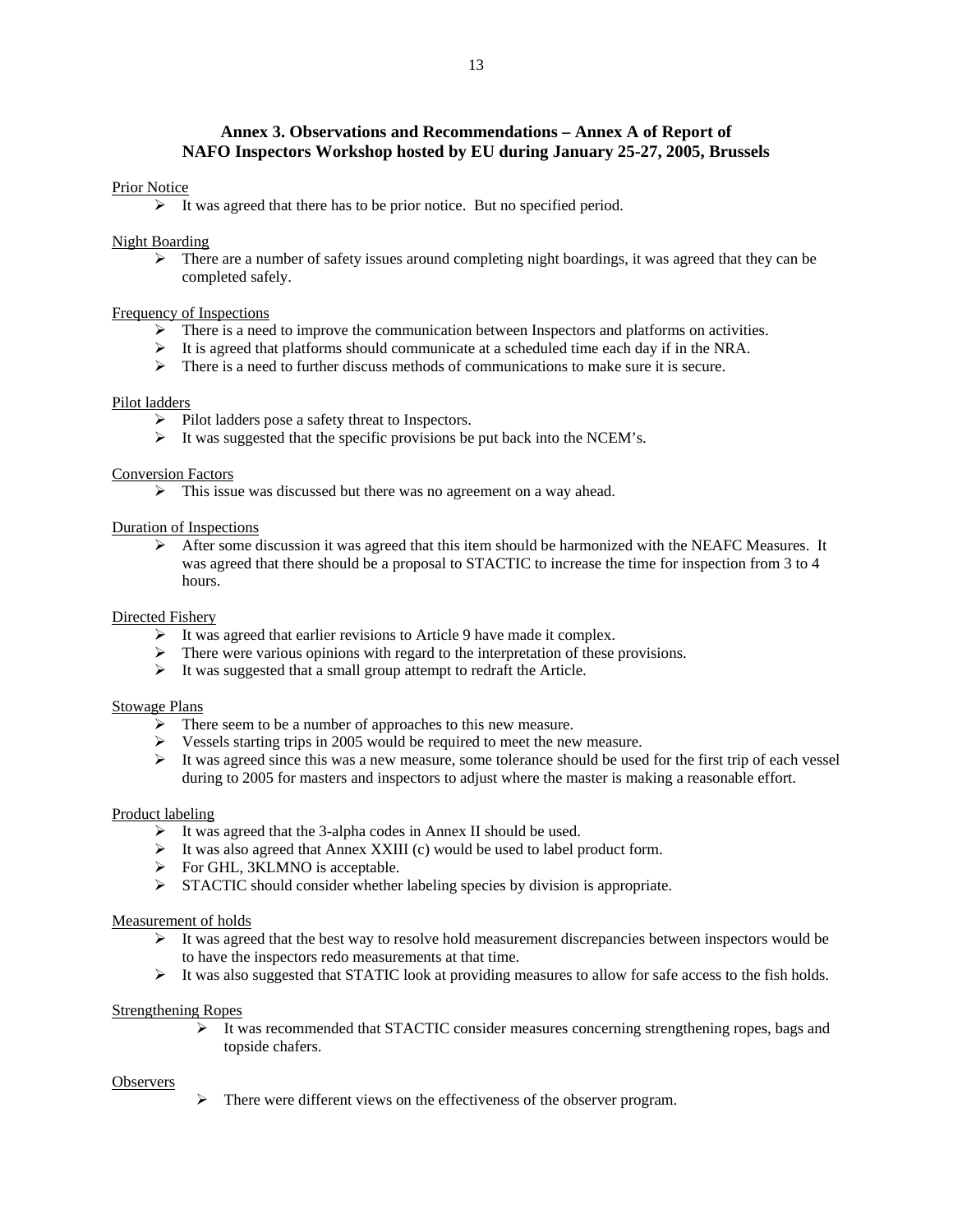# **Annex 4. Proposal for amendments to the NAFO Conservation and Enforcement Measures regarding reporting requirements for transhipments in NRA**  (STACTIC W.P. 05/8, Revised)

Concerns about the increase in transhipments of fish and fish products, in particular on the high seas, have been expressed in different international forums over the last years.

There are indications that common means of conducting illegal, unreported and unregulated (IUU) fishing involves the unreported (or misreported) transhipments of fish at sea, where monitoring of the transhipments is very difficult.

Some global initiatives to address the problem have been taken in instruments such as the 1995 UN Fish Stocks Agreement (cf. Articles 18 and 23) and in the FAO International Plan Of Action (IPOA) to Prevent, Deter and Eliminate Illegal, Unreported and Unregulated (IUU) Fishing. Paragraph 49 of the IPOA on IUU sets out the following:

"Flag States should ensure that, to the greatest extent possible, all their fishing, transport and support vessels involved in transhipment at sea have a prior authorization to tranship issued by the flag State, and report to the national fisheries administration or other designated institution:

 *the date and location of all their transhipments of fish at sea;* 

 *the weight by species and catch area of the catch transhipped;* 

*the name, registration, flag and other information related to the identification of the vessels involved in the transhipment; and* 

 *the port of landing of the transhipped catch."* 

Thus flag States should, at a minimum require all their vessels engaged in transhipment of fish at sea to report information set forth in this paragraph.

For transhipments in the NAFO Regulatory Area, the reporting obligations are set out in Article 22, paragraph 1, subparagraph c) of the NAFO Conservation and Enforcement Measures (CEM). The reports shall be in accordance with Annex X) of the CEM. Questions have been raised concerning obligations on the receiving vessels compared to those of the donor vessels, in particular concerning the timing of notifications. To enable the control services to actually inspect a receiving vessel, just a short time for notification should be allowed. Further there are no requirements concerning information on the catch after transhipment.

In order to make the notification requirements clearer, it is suggested to amend the CEM accordingly by making a distinction between the donor and the receiving vessel and to limit the allowed time for notification from the receiving vessel to one hour. Further, to enable NAFO-parties to control receiving vessels also upon landing, information on the port where the landing will take place should be required, cf. the last point of the quote from the IPOA on IUU Fishing above. This should be an obligation on the receiving vessel. For practical reasons it should be allowed to submit such a report also after the transhipment as the port of destination might be unknown at that time. However, a minimum time of notification prior to arrival in port should be required.

It is proposed to amend the current Article 22, paragraph 1, subparagraph c) of the CEM to read as follows:

each transhipment in the Regulatory Area. Concerning donor vessels this report shall be made at least twenty-four (24) hours in advance and concerning receiving vessels this report shall be made not later than one (1) hour after and shall include the date, time, geographical position of the planned transhipment and total round weight by species (3 alpha codes) to be off-loaded or which have been on-loaded in kilograms (rounded to the nearest 100 kilograms) and the call sign of vessels transhipped to or from respectively. This report shall be identified as TRA;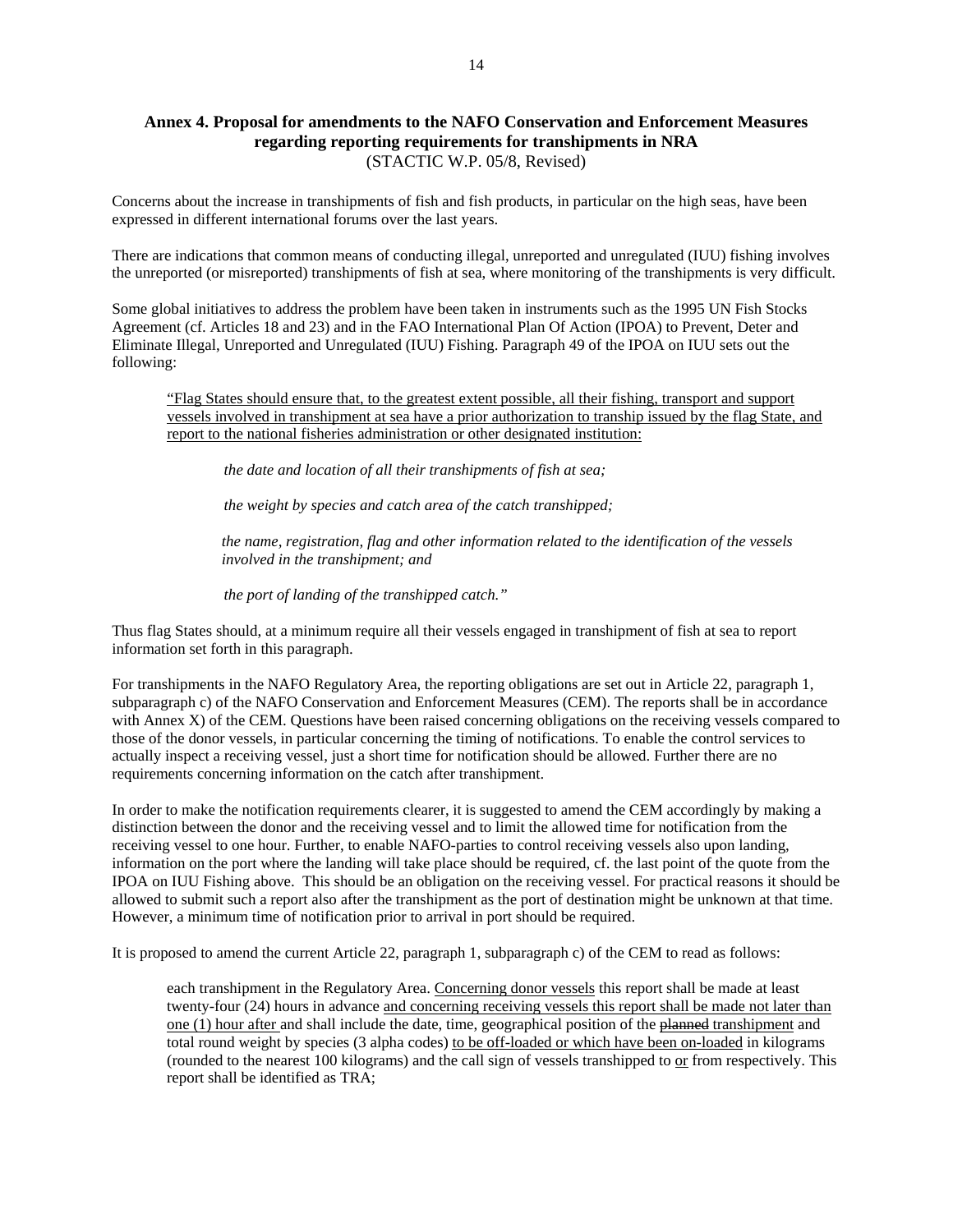Further, it is suggested to include at the end of Article 22, paragraph 1, subparagraph c) of the CEM the following sentence:

The receiving vessel shall report the total catch onboard and the total weight to be landed, the name of port and the time of landing at least twenty-four (24) hours in advance of any landing. This report shall be identified as POR.

To make port state control effective it is necessary to increase the transparency on information about landings. The article 22, paragraph 2 of the CEM should read as follows:

Competent authorities of each Contracting Party shall automatically transmit the information referred to in paragraph 1 to the Executive Secretary. The Executive Secretary shall transmit the information to other Contracting Parties with an inspection presence in the Regulatory Area as soon as possible and shall ensure that all such transmissions are numbered sequentially for each Contracting Party. The port of landing report shall in addition be made available without delay to the Flag state of the vessel sending the report and to all Contracting Parties. These reports are to be treated in accordance with Annex XX.

If a Contracting Party so requests, the Secretariat shall confirm receipt of all electronic reports using a return message identified as "RET" according to the data exchange format in Annex IX.

In the NEAFC Scheme it was found necessary also to improve the Non - Contracting Party Scheme by making the prohibition of transhipments go both ways. It is therefore suggested to make the following amendment to article 41 of the CEM:

1. Contracting Parties shall ensure that their vessels do not receive or deliver transhipments of fish from or to a Non-Contracting Party vessel which has been sighted and reported as having engaged in fishing activities in the Regulatory Area.

A proposed format for the communication of the Port of landing report (POR) and suggested changes to the Transhipment report (TRA) are attached (./.).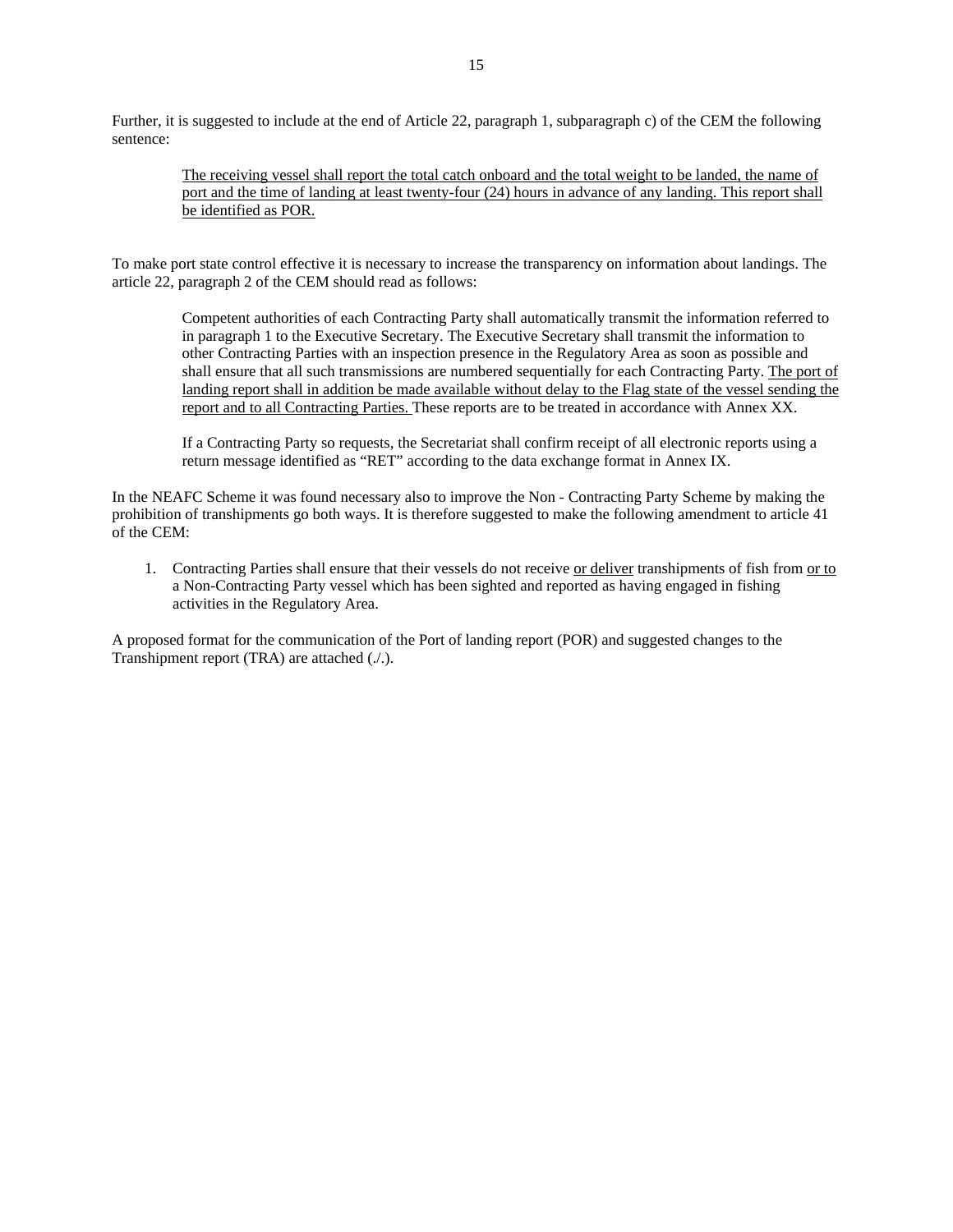# **New report in Annex X**

# **"PORT of landing " report**

| <b>Data Element:</b>                            | <b>Field</b><br>Code: | Mandatory /<br>Optional | <b>Remarks:</b>                                                                                                                                                             |
|-------------------------------------------------|-----------------------|-------------------------|-----------------------------------------------------------------------------------------------------------------------------------------------------------------------------|
| Start record                                    | <b>SR</b>             | M                       | System detail; indicates start of record                                                                                                                                    |
| From                                            | <b>FR</b>             | $\mathbf{M}$            | Name of transmitting Party                                                                                                                                                  |
| Address                                         | AD                    | M                       | Message detail; destination "XNW" for NAFO                                                                                                                                  |
| Sequence number                                 | SQ                    | M                       | Message detail; serial number of the report from the vessel in the<br>relevant year                                                                                         |
| Type of Message                                 | TM                    | M                       | Message detail; message type, "POR"                                                                                                                                         |
| Radio call sign                                 | RC                    | M                       | Vessel registration detail; international radio call sign of the vessel                                                                                                     |
| <b>Trip Number</b>                              | <b>TN</b>             | $\Omega$                | Activity detail; fishing trip serial number in current year                                                                                                                 |
| <b>Vessel Name</b>                              | <b>NA</b>             | $\mathbf{O}$            | Vessel registration detail; name of the vessel                                                                                                                              |
| Name of Master                                  | MA                    | $\mathbf{O}$            | Name of master of vessel                                                                                                                                                    |
| <b>External Registration</b><br>Number          | XR                    | $\mathbf{O}$            | Vessel registration detail; the side number of the vessel                                                                                                                   |
| Latitude                                        | LA                    | M <sup>1</sup>          | Activity detail; position at time of transmission                                                                                                                           |
| Longitude                                       | LO                    | M <sup>1</sup>          | Activity detail; position at time of transmission                                                                                                                           |
| Coastal state                                   | CS                    | M                       | Activity detail; costal state of Port of Landing                                                                                                                            |
| Name of Port                                    | PO                    | M                       | Activity detail; name of Port for landing                                                                                                                                   |
| <b>Predicted Date</b>                           | <b>PD</b>             | M                       | Activity detail; estimated date UTC when the master intends to be in<br>port (YYYYMMDD)                                                                                     |
| <b>Predicted Time</b>                           | <b>PT</b>             | M                       | Activity detail; estimated time UTC when the master intends to be in<br>port (HHMM)                                                                                         |
| Quantity to be landed<br>species<br>live weight | KG                    | M                       | Activity detail; quantity by species to be landed in the Port, in pairs<br>as needed.<br>FAO species code<br>Live weight in kilograms, rounded to the nearest 100 kilograms |
| Quantity on board<br>species<br>live weight     | <b>OB</b>             | M                       | Activity detail; quantity by species on board, in pairs as needed<br>FAO species code<br>Live weight in kilograms, rounded to the nearest 100 kilograms                     |
| Date                                            | DA                    | $\mathbf{M}$            | Message detail; UTC date of transmission                                                                                                                                    |
| Time                                            | TI                    | $\mathbf M$             | Message detail; UTC time of transmission                                                                                                                                    |
| End of record                                   | ER                    | M                       | System detail; indicates end of the record                                                                                                                                  |

 1 Optional if a vessel is subject to satellite tracking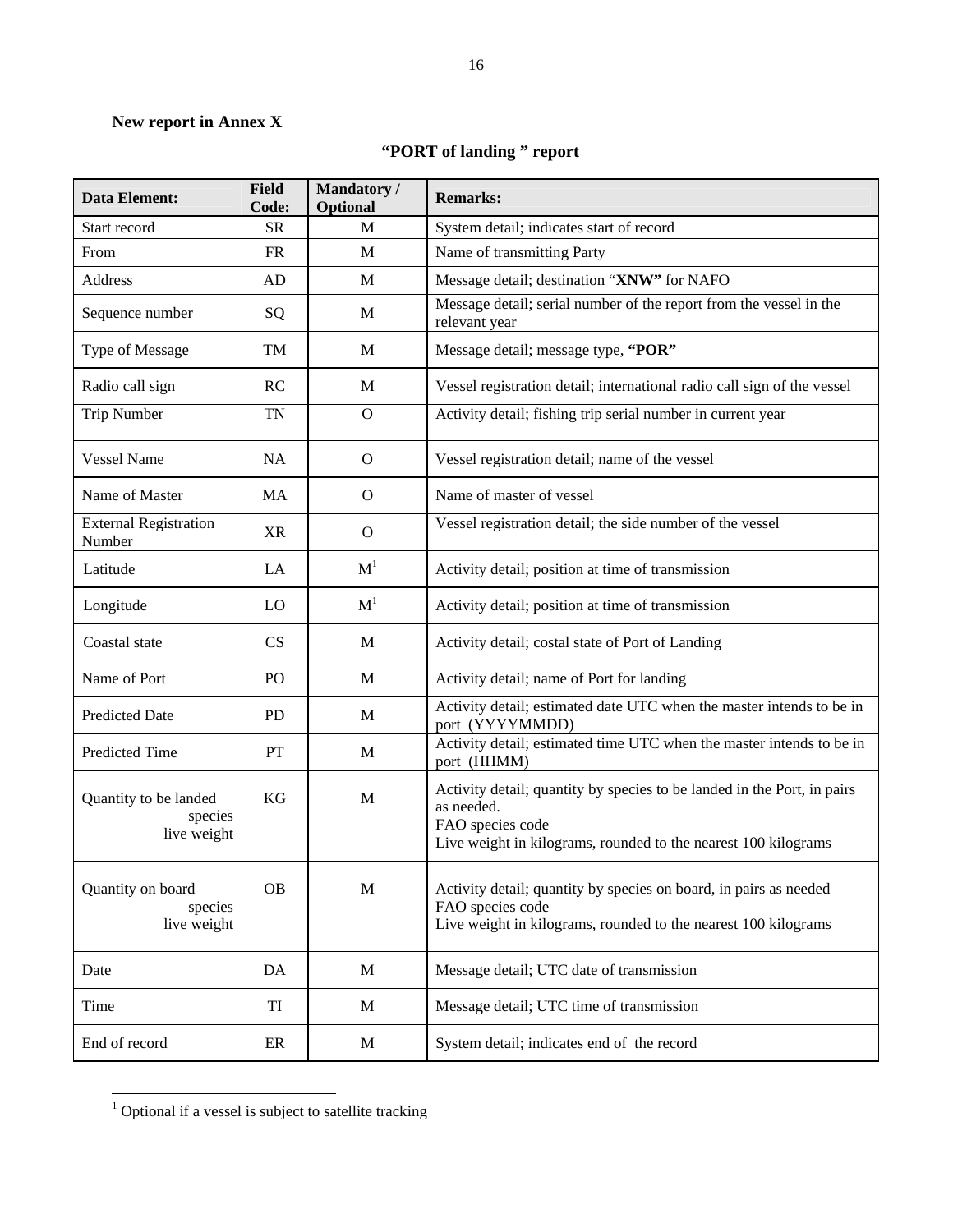# **New format for the "TRANSHIPMENT" report in Annex X**

# **"TRANSHIPMENT" report**

| <b>Data Element:</b>         | <b>Field</b> | Mandatory/       | <b>Remarks:</b>                                                         |
|------------------------------|--------------|------------------|-------------------------------------------------------------------------|
|                              | Code:        | Optional         |                                                                         |
| Start record                 | <b>SR</b>    | M                | System detail; indicates start of record                                |
| From                         | <b>FR</b>    | M                | Name of transmitting Party                                              |
| Address                      | AD           | M                | Message detail; destination, "XNW" for NAFO                             |
| Sequence Number              | SQ           | M                | Message detail; message serial number in current year                   |
| Type of Message              | TM           | M                | Message detail; message type, "TRA" as Transhipment report              |
| Radio call sign              | RC           | M                | Vessel registration detail; international radio call sign of the vessel |
| <b>Trip Number</b>           | <b>TN</b>    | $\mathbf O$      | Activity detail; fishing trip serial number in current year             |
| <b>Vessel Name</b>           | NA           | $\Omega$         | Vessel registration detail; name of the vessel                          |
| Name of Master               | MA           | $\overline{O}$   | Name of master of vessel                                                |
| <b>External Registration</b> | <b>XR</b>    | $\overline{O}$   | Vessel registration detail; the side number of the vessel               |
| Number                       |              |                  |                                                                         |
| Quantity on-loaded or        | KG           |                  | Quantity by species on-loaded or off-loaded in the R.A., in pairs as    |
| off-loaded                   |              |                  | needed.                                                                 |
| species                      |              | M                | FAO species code                                                        |
| live weight                  |              | M                | live weight in kilograms, rounded to the nearest 100 kilograms,         |
| Transhipped To               | <b>TT</b>    | M <sup>1</sup>   | Vessel registration detail; International radio call sign of the        |
|                              |              |                  | receiving vessel                                                        |
| <b>Transhipped From</b>      | TF           | $\overline{M}^1$ | Vessel registration detail; International radio call sign of the donor  |
|                              |              |                  | vessel                                                                  |
| Latitude                     | LA           | $M^2$            | Activity detail; position at time of estimated latitude where the       |
|                              |              |                  | master intends to do the transhipment                                   |
| Longitude                    | LO           | $M^2$            | Activity detail; position at time of estimated longitude where the      |
|                              |              |                  | master intends to do the transhipment                                   |
|                              |              |                  | Activity detail; estimated date UTC when the master intends to do the   |
| <b>Predicted Date</b>        | PD           | $M^2$            | transhipment (YYYYMMDD)                                                 |
|                              |              |                  | Activity detail; estimated time UTC when the master intends to do the   |
| <b>Predicted Time</b>        | PT           | $M^2$            | transhipment (HHMM)                                                     |
| Date                         | DA           | M                | Message detail; date of transmission                                    |
| Time                         | TI           | M                | Message detail; time of transmission                                    |
| End of record                | ER           | M                | System detail; indicates end of the record                              |

<sup>&</sup>lt;sup>1</sup>Whichever one is appropriate.<br><sup>2</sup> Optional for reports sent by the receiving vessel after the transshipment.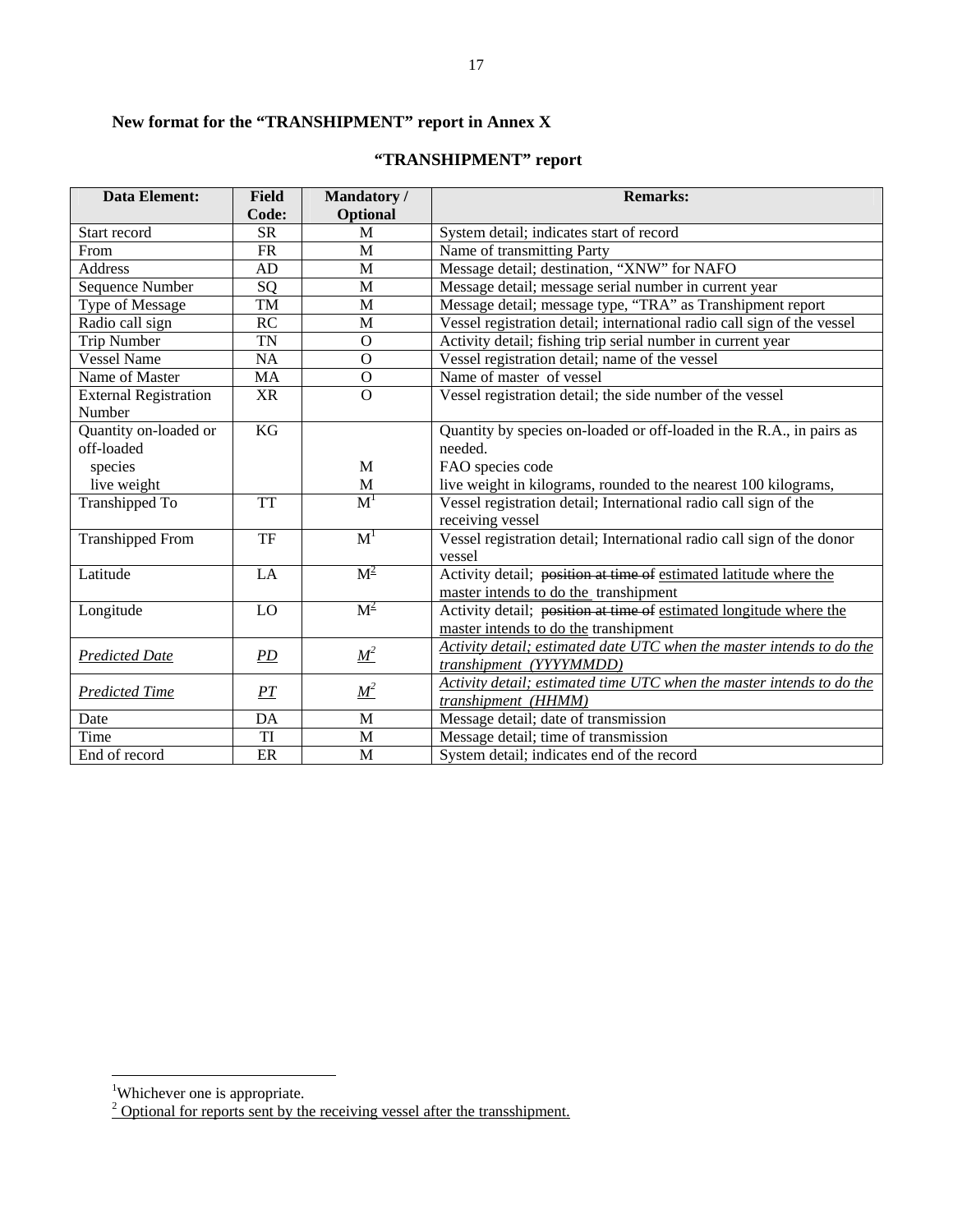# **Annex 5. Recommendation regarding revision of Annex XX, Items 4.3 and 4.4 of the Conservation and Enforcement Measures**  (STACTIC W.P. 05/13, Revision 2)

In view of the withdrawal of the communication protocol X.25, it is recommended to revise the text of Annex XX Item 4.3 and 4.4 of the Conservation and Enforcement Measures in order to allow other protocols to be used. Therefore, it is proposed to replace the text of items 4.3 and 4.4 Annex XX by the following:

# **4.3 Authenticity and Data Access Security**

Data exchange protocols for electronic transmission of reports and messages between Contracting Parties and the Secretariat shall be duly tested by the Secretariat and approved by the Fisheries Commission. Electronic transmission is subject to security procedures laid down in this Annex.

### **4.4 Communication Security**

Appropriate encryption protocols duly tested by the Secretariat and approved by the Fisheries Commission shall be applied to ensure confidentiality and authenticity.

In order to implement the provisions of items 4.3 and 4.4 of Annex XX, it is recommended that the Fisheries Commission approves the use of HTTPS as the principal data exchange protocol. However, FTP protocol may also be used provided that appropriate security measures are implemented.

It is also recommended that the Fisheries Commission approves the following encryption protocols for electronic data transmission:

- "Pretty Good Privacy" PGP
- "Digital Encryption Standard" DES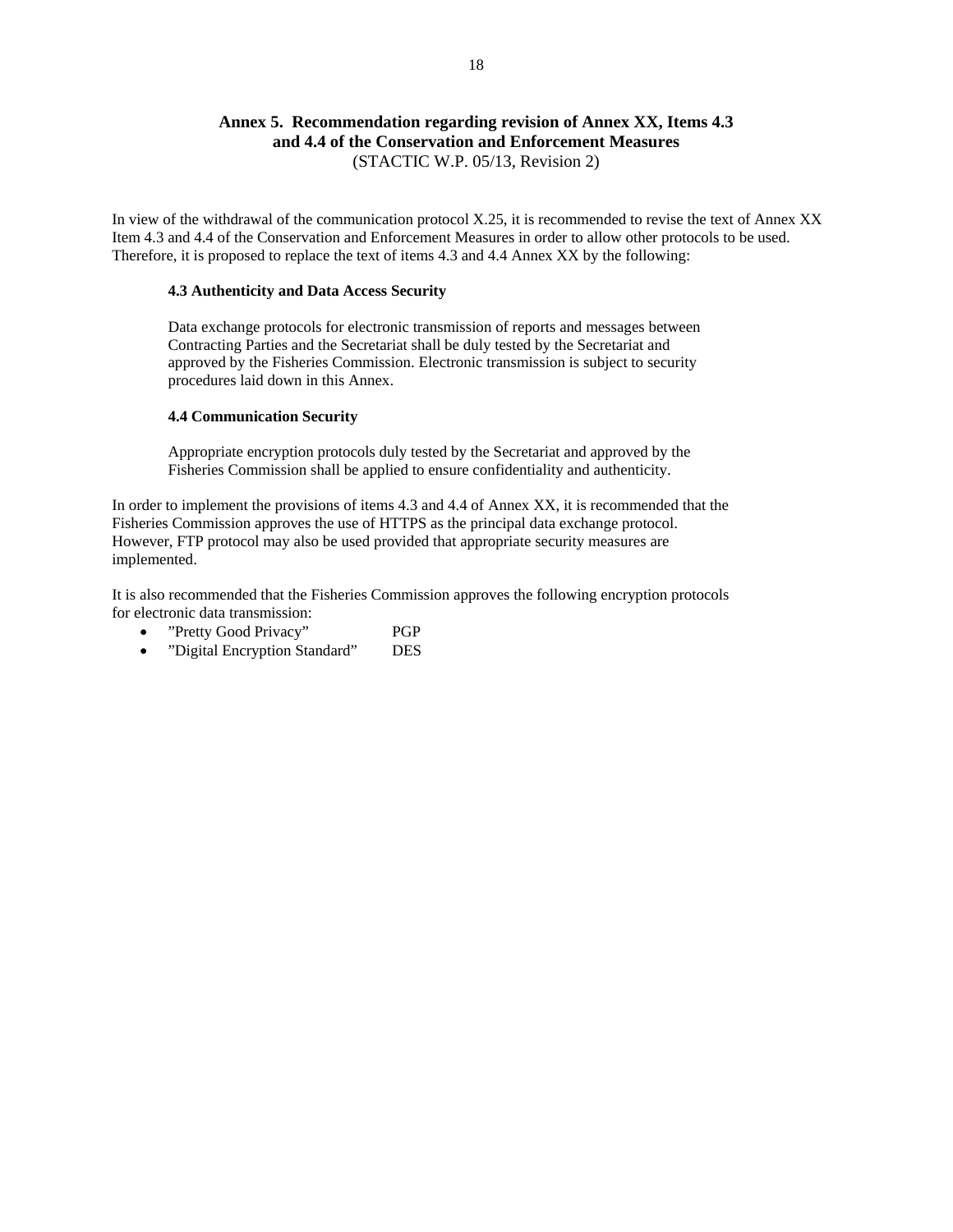# **Annex 6. Discussion paper on possible new and amended error codes in Return messages (STACTIC W.P. 05/9)**

# **Background:**

The Icelandic FMC has found the RET messages very useful but the current return error numbers are very limited in the case the message has the return status "NAK". There are only 3 possibilities to report an error and experiences have frequently shown the need for expansion of the return error numbers. There should be an indication of what is the cause for the error and furthermore indicate if the message is accepted or rejected.

Same amendments to the error codes have been accepted in NEAFC, but as yet not been implemented.

Serious communication errors which will require a follow up action have numbers from 100 to 149 and less serious communication errors which do not need a follow up action have error numbers from 150 to 199.

The same logic applies for the other categories.

The aim is to open the possibility for the operator to pinpoint the error and subsequently correct it as well as the possibility of automatic corrections where that is applicable. As there are multiple numbers available for each category, future expansions are very easy and do not call for modifications of the existing numbers.

| <b>Data Element</b>  | <b>Field</b> | Mandatory/      | <b>Remarks</b>                                                                               |  |  |  |  |  |  |  |
|----------------------|--------------|-----------------|----------------------------------------------------------------------------------------------|--|--|--|--|--|--|--|
|                      | Code         | <b>Optional</b> |                                                                                              |  |  |  |  |  |  |  |
| <b>Start Record</b>  | SR.          | M               | System detail; indicates start of record                                                     |  |  |  |  |  |  |  |
| Address              | AD           | M               | Message detail; destination, Contracting Party<br>sending the report                         |  |  |  |  |  |  |  |
| From                 | FR.          | M               | Message detail; XNE is NEAFC (who is<br>sending the return message)                          |  |  |  |  |  |  |  |
| Type of message      | TM           | M               | Message detail; message type RET for return<br>message                                       |  |  |  |  |  |  |  |
| <b>Return Status</b> | RS           | M               | Reporting detail; code showing whether the<br>message is acknowledged or not (ACK or<br>NAK  |  |  |  |  |  |  |  |
| Return error number  | <b>RE</b>    | $\Omega$        | Reporting detail; number showing the type of<br>error. See table B) for return error numbers |  |  |  |  |  |  |  |
| Record number        | RN           | M               | Reporting detail; record number of the<br>message which is received                          |  |  |  |  |  |  |  |
| Date                 | DA           | M               | Message detail; date of transmission                                                         |  |  |  |  |  |  |  |
| Time                 | TI           | M               | Message detail; time of transmission                                                         |  |  |  |  |  |  |  |
| End of Record        | ER           | M               | System detail; indicates end of the record                                                   |  |  |  |  |  |  |  |

#### A) Return message format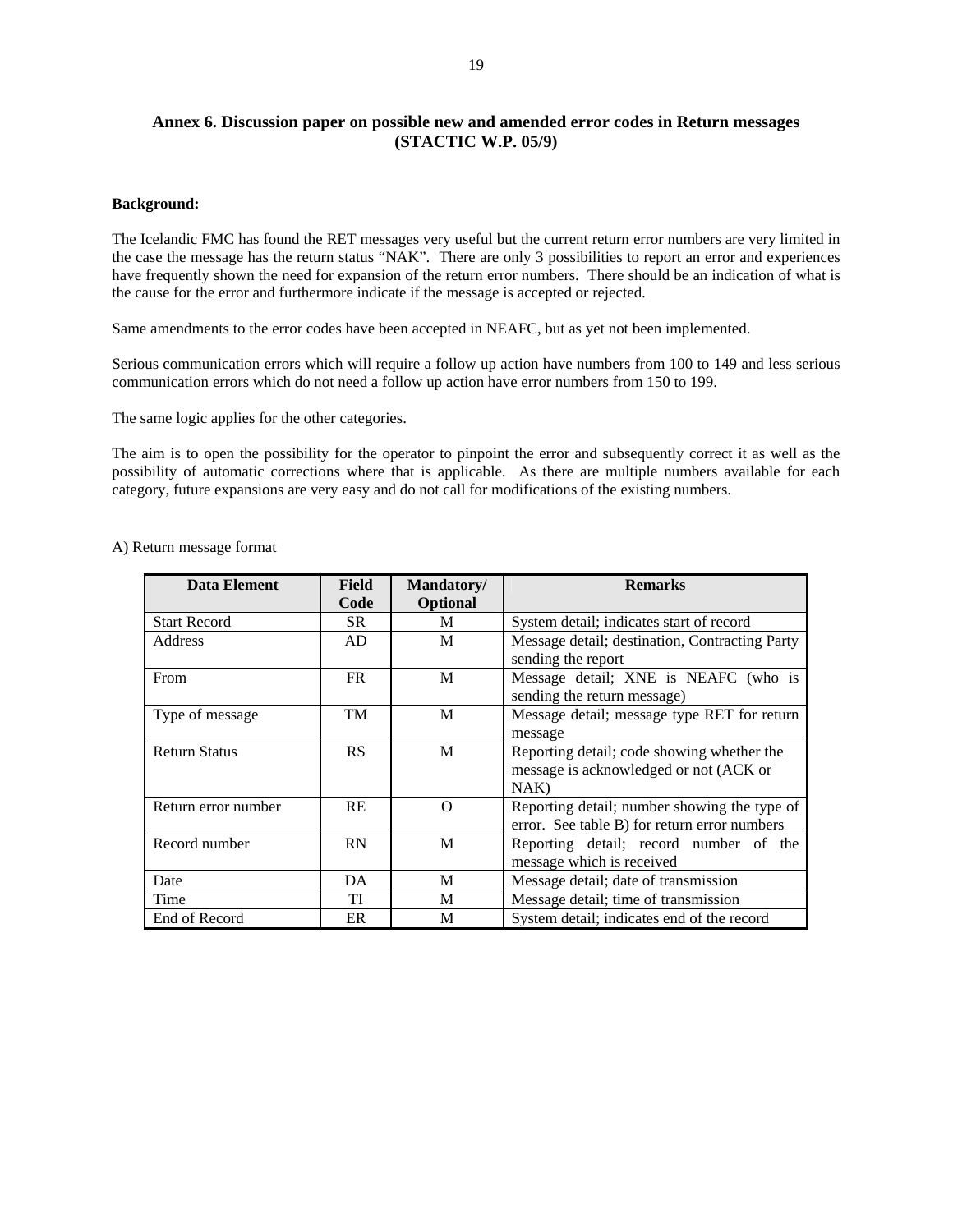# B) Return error numbers

|                   |                  | <b>Errors</b> |                                       |
|-------------------|------------------|---------------|---------------------------------------|
| Subject/Article:  | <b>Follow</b> up | Accepted      | <b>Error</b> cause                    |
|                   | action           |               |                                       |
|                   | required         |               |                                       |
| Communication     | 101              |               | Message is unreadable                 |
|                   | 102              |               | Data value or size out of range       |
|                   | 104              |               | Mandatory data missing                |
|                   | 106              |               | Unauthorised data source              |
|                   |                  | 150           | Sequence error                        |
|                   |                  | 151           | Date / Time in the future             |
|                   |                  |               |                                       |
|                   |                  |               |                                       |
| <b>Article 15</b> |                  | 250           | Attempt to re-Notify a vessel         |
|                   |                  | 251           | Vessel is not Notified                |
|                   |                  | 252           | Species not AUT, or LIM or SUS        |
|                   |                  |               |                                       |
| <b>Article 22</b> | 301              |               | Catch prior to Catch on Entry         |
|                   | 302              |               | Transhipment prior to Catch on Entry  |
|                   | 303              |               | Catch on Exit prior to Catch on Entry |
|                   | 304              |               | No Position received (CAT,TRA,COX)    |
|                   |                  | 350           | Position without Catch on Entry       |
|                   |                  |               |                                       |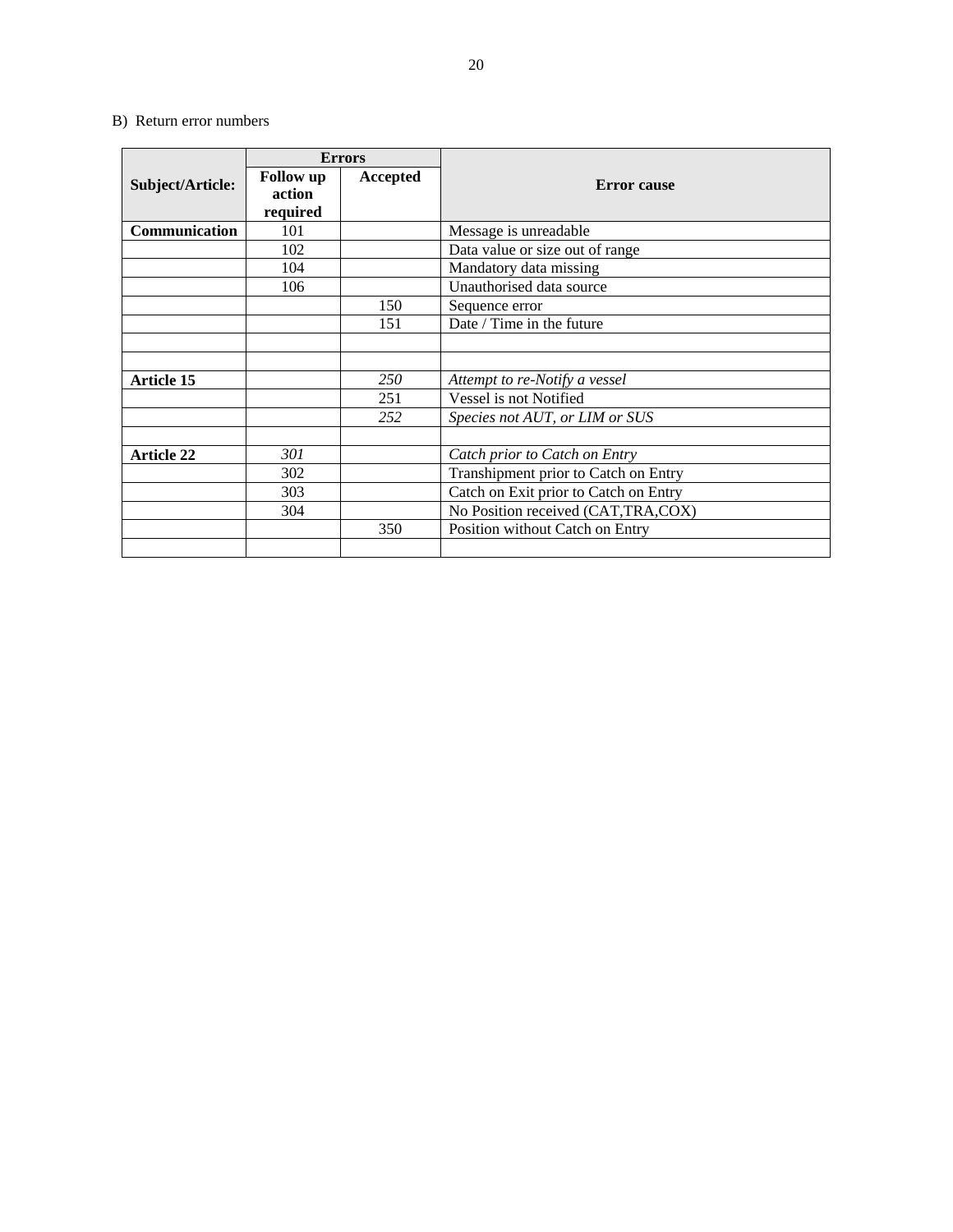# **Annex 7. Update and suggestions regarding the digitization of NAFO observer reports**

(presented by NAFO Secretariat - STACTIC Working Paper 05/2)

At the NAFO 26<sup>th</sup> Annual Meeting, held during September 13-17, 2004, the Fisheries Commission adopted the STACTIC recommendation that Contracting Parties make available detailed observer data (catch and effort for each haul, location (longitude and latitude), depth, time of net on bottom, catch composition and discards) to the Scientific Council by submitting them in an electronic format to the NAFO Secretariat (FC Doc. 04/17, item 11, point 8).

A GF letter was sent to all Contracting Parties (GF/05-064, 18 February 2005) with the request to provide this information to the Secretariat. The Secretariat has only received one reply on this from Japan stating they would need ample time to change over to digitization of observer data.

Upon request of Scientific Council, the Secretariat has started a test project of digitizing observer reports in order to determine the total funds necessary for the digitization of information from past and present observer reports not available electronically. This process has now started with the hiring of a temporary database operator. The results from our trial digitization will be available in June 2005 and will include a cost estimate for retrospective work (that includes digitization of the summary and the detailed information) and for present reports (that includes digitization of the detailed information only).

The costs for the digitization of NAFO observer reports will depend very much on the amount of reports already available in electronic format. Also, the costs could be minimized if reports from past years that are held in electronic format by individual Contracting Parties be made available to the NAFO Secretariat. Therefore, the Secretariat asks STACTIC to recommend the following to Fisheries Commission:

- All future observer and other NAFO reports be submitted electronically to the Secretariat.
- Reports from past years that are held in electronic format by individual Contracting Parties be made available to the NAFO Secretariat.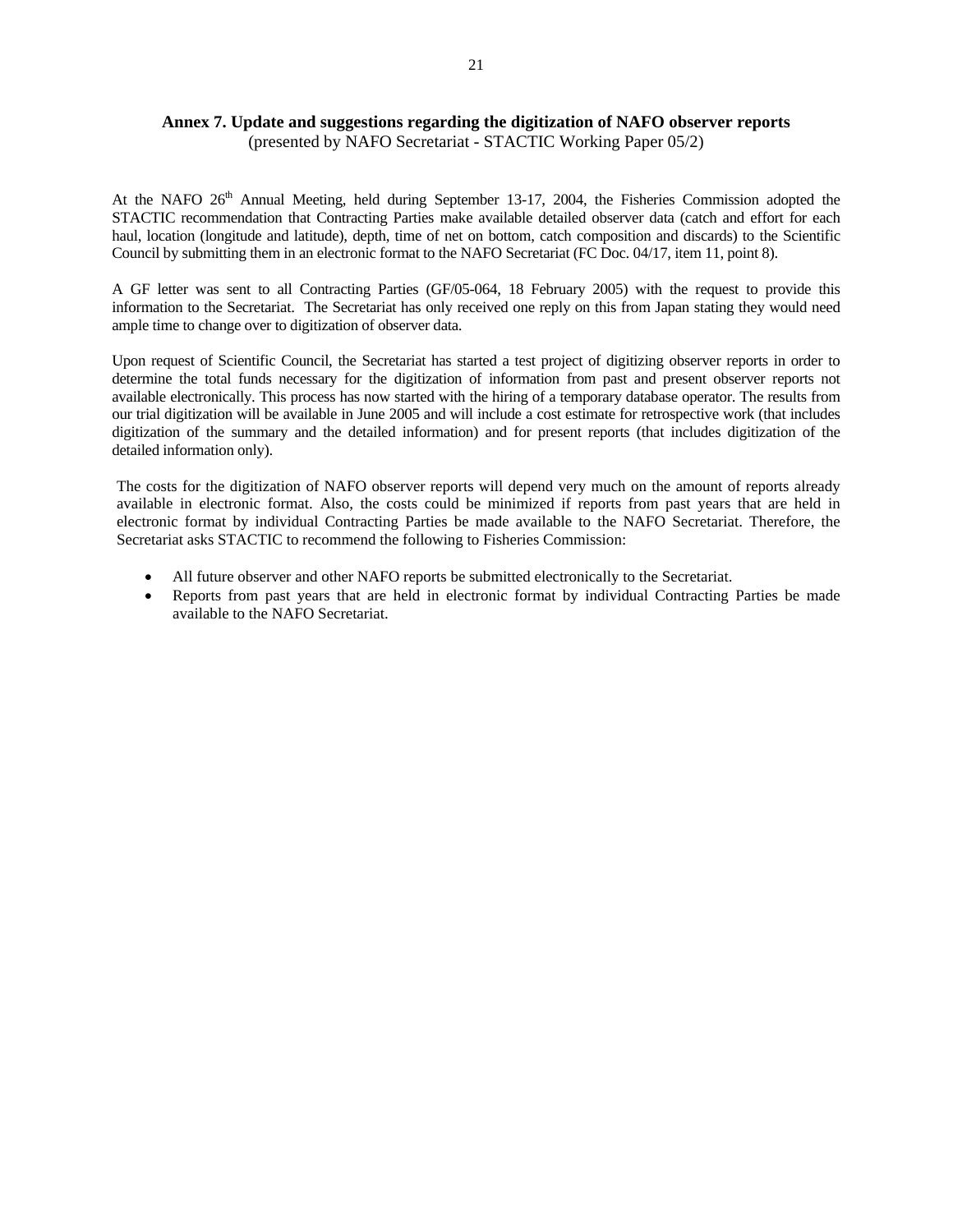# **Annex 8. Paper presented by Ukraine on conversion of Observer Program from compliance tool to Scientific Observation System**  (STACTIC Working Paper 05/11)

Most of the recent stock assessment efforts for majority of species (both regulated and unregulated) in NAFO regulation area often faced uncertainty in many principal biological parameters of the species under assessment. General source of the uncertainty is a lack of information which could be used for assessment of stock status and effect of fisheries and environmental changes onto marine living resources.

Recent trends in NAFO surveillance scheme modification takes into consideration gradual improvement in VMS data collection, which resulted in decreased needs to maintain and observe compliance by means of observers. Achievements in electronic monitoring of vessels activity lead to development of the pilot program directed to decreasing of observer coverage as compliance tool.

In the same time there is growing understanding of great uncertainty in the stock status for many species in the NAFO regulation area and anxiety concerning human impact on the exploited stocks and ecosystem as a whole. It is clear that there are two ways for solving of the mentioned problem: a). complete ban of fishing in the area or b). increase efforts to monitor status of the stocks of principal species as well as associated and related species and whole ecosystem of Northwest Atlantic and fisheries impact on the ecosystem.

Ukraine believe that many negative consequences in fisheries assessment and management are direct results of skewed efforts of NAFO observer program which paid most attention to compliance measures rather than collection of proper biological and ecosystem data.

Ukraine firmly believes that recent NAFO decision directed to reducing observer coverage are steps in wrong direction which increased uncertainty in the understanding of the status of stocks in the NAFO regulation area. Instead of decreasing of observer coverage Ukraine call for urgent steps to return to 100% observer coverage of the fishing operations in the NAFO area with simultaneous changes in observer programs objectives, mechanisms, rules and background.

We call all Contracting Parties to reconsider observer program objectives as: "The principal objective of observer program are to collect data essential for monitoring of the stocks of marine living resources and effect of fisheries on these stocks, including vessel fishing activity, catch, bycatch and discards information, biological data for species caught during target fisheries or as bycatch (both kept onboard or discarded) and relevant environmental information". Term "observer" should be replaced with more relevant term "scientific observer" and principal duties of observer should be revised to correspond with observer new status.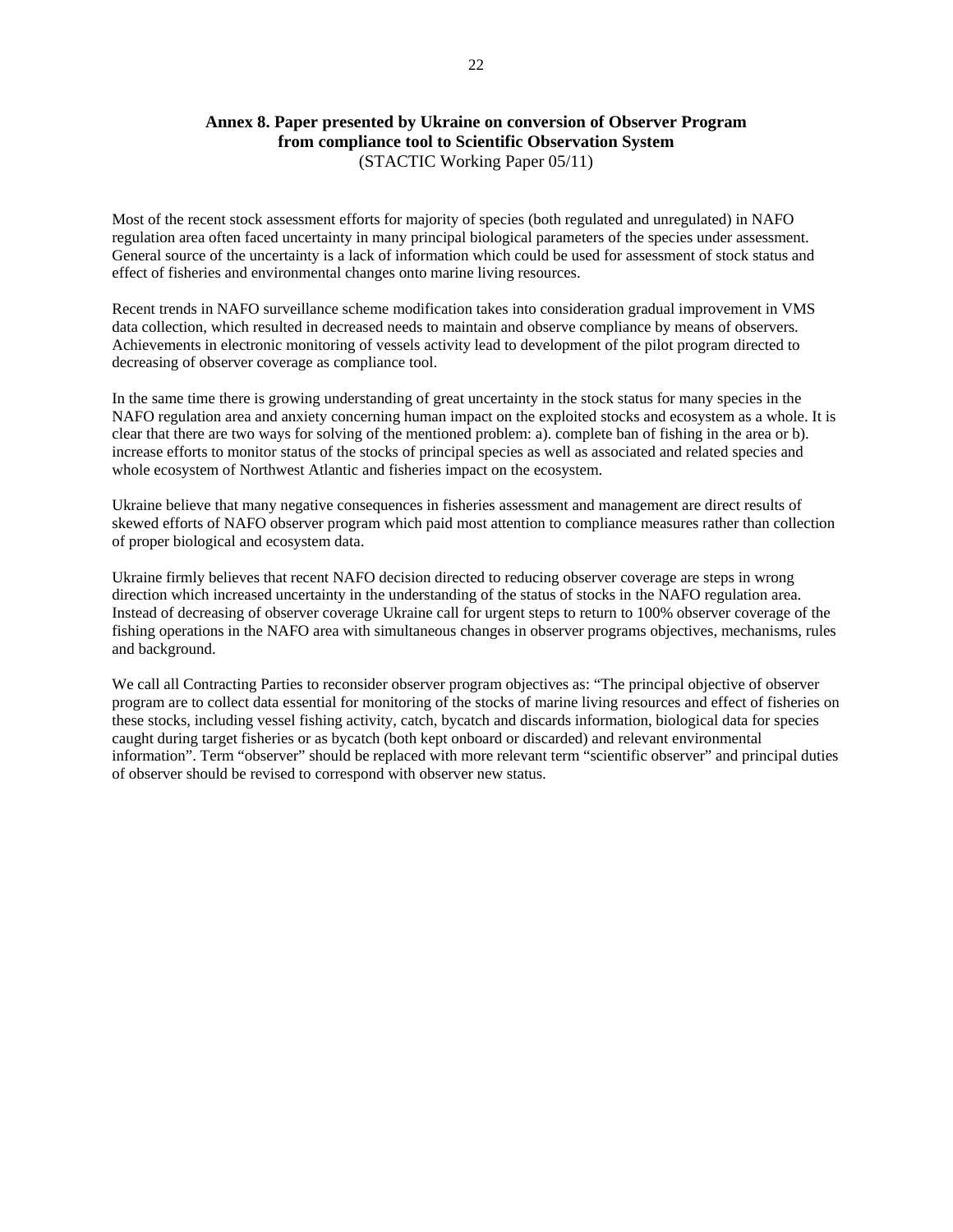# **Annex 9. Paper presented by Ukraine re Scheme of placement of Observers onboard fishing vessels in the NAFO Regulatory Area**  (STACTIC Working Paper 05/12)

Ukraine propose new scheme of observation i.e. scientific observation scheme. It should involve greater national efforts and international coordination in placement of observer onboard fishing vessels and take off unnecessary burden of surveillance from observers. Principal outline of the scheme proposed are as follows:

- Each vessel should have at lest one scientific observer onboard (national or international).
- If contracting party doesn't place national observers it should inform all contracting parties and request an international observer.
- International observers will be sent to another contracting party vessel on the base of bilateral agreement between contracting parties.
- In such a bilateral arrangement, the Member wishing to place scientific observers on board a vessel of another Member shall be referred to as the 'Designating Member' whilst the Member who accepts on board its vessel shall be referred to as the 'Receiving Member'.
- Unless otherwise agreed the equipment, clothing and salary and any related allowances of a scientific observer shall normally be borne by the Designating Member. The vessel of the Receiving Member shall bear the cost of on board accommodation and meals of the scientific observer.
- Each contracting party should send a list to NAFO Secretariat of designated observers which could be placed onboard fishing vessels as national and/or international observers. This list should be freely accessible to all contracting parties. The list presented by certain contracting party could be amended within the year by the contracting party.
- $\triangle$  Scientific observers shall be nationals of the Member who designates them.
- Activities of scientific observers on board vessels will be specified by the Fisheries Commission which taking into account advice from the Scientific Council.
- Activity of observers should be based on standard sampling methodology and electronic data reporting to Scientific Council and Fisheries Commission which should be developed and adopted as matter highest priority. Current situation with absence of standard sampling manual, absence of electronic observer report formats and templates, absence of regional species identification reference books for observers developed by NAFO (or contracting party with under NAFO auspice) cannot be considered as normal.

Ukraine hopes that these proposals will be taken into consideration by STACTIC and passed for further considerations of Scientific Council. After approval this scheme by STACTIC in principal it could be developed in more details.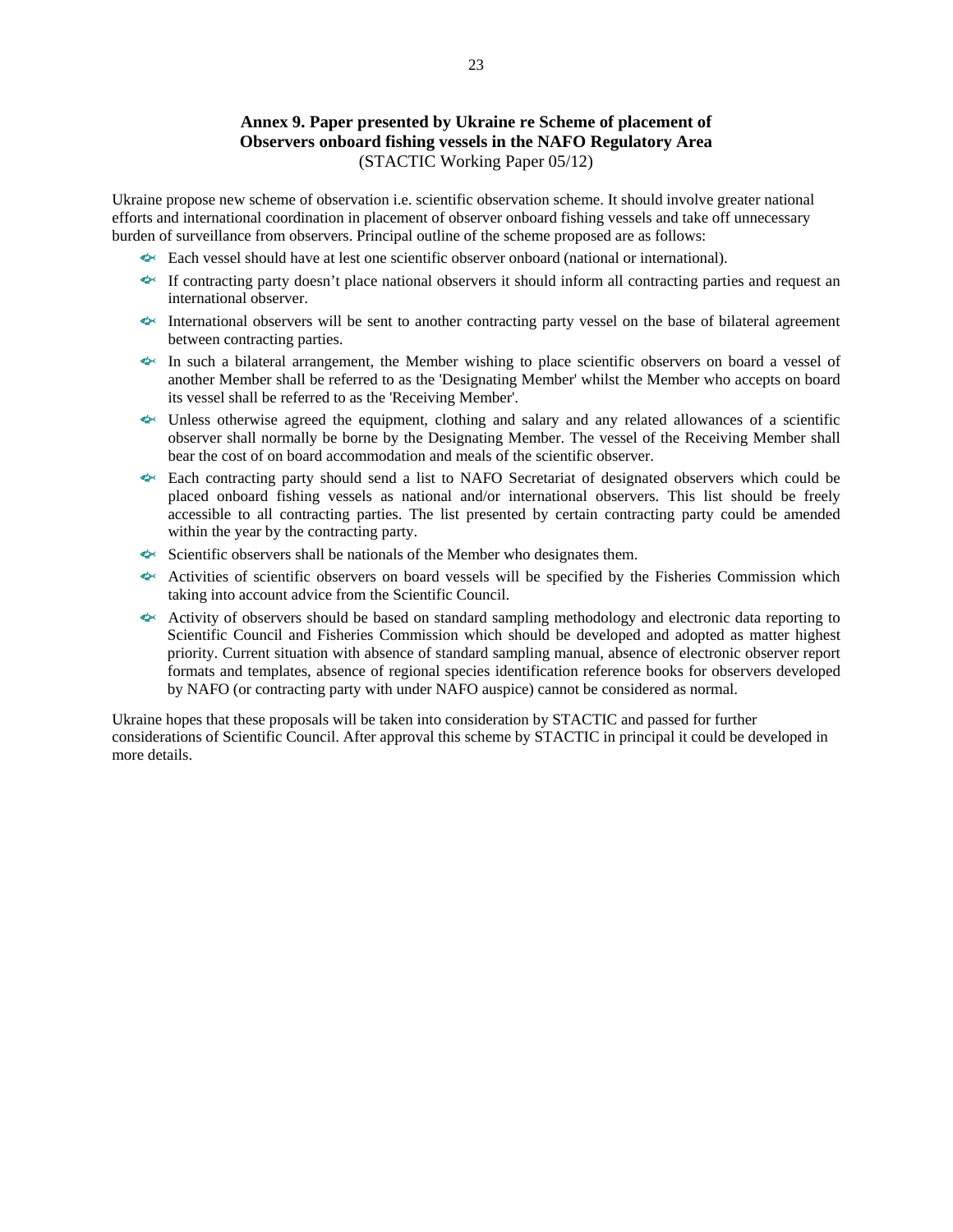# **Annex 10. Translation of NAFO Reports**

(presented by NAFO Secretariat - STACTIC W.P. 05/5, Revised)

The Secretariat proposes the following:

- 1. A **standardized bi-lingual form to be used by observers for their NAFO reports**. The Secretariat has designed such a form that can be used for the electronic input of data using either a database (ACCESS) or a spread sheet application (EXCEL). In addition, we designed a paper form for those that do not have access to a computer – in this context the Secretariat continues to urge Contracting Parties to facilitate computer access to their observers and thus encourage electronic data submission (this, of course, is a goal for all NAFO reports, not just those from observers). The bi-lingual form would ensure that the summary information and tables in the report can be used without translation (if written in Latin letters!) and thus lowering translation costs. Only sections containing narratives would then require translation. Find attached to this report the paper form developed by the Secretariat using Spanish as an example. **We ask STACTIC to review the form and to agree to a final version with a recommendation to Fisheries Commission to adopt the standardized form as a requirement for NAFO observer reports.**
- 2. **A budget dedicated to the translation of all non-English NAFO reports**. In addition to observer reports from some Contracting Parties, we also receive a number of port reports and Apparent Infringement Disposition Documents in languages other than English. Based on the average annual amount of non-English reports we receive and translation costs quoted by local translators I roughly estimate that translation costs in the order of Can\$2,500 per year could incur with the status quo provided that Proposal 1 (above) is implemented.

Our ability to translate will ensure the immediate usability of all NAFO reports and is in my opinion indispensable in the present situation. It should be noted, however, that the installation of a NAFO translation budget could have the effect that more Contracting Parties than now would wish to report in their native language thus taking advantage of the NAFO translation facility. I estimate that translation of relevant reports from all NAFO Contracting Parties (with the exception of Canada and USA) will probably double the costs we estimated for the present situation, i.e. would be in the order of at least Can\$5,000. Nevertheless, the benefits of unburdening individual Contracting Parties from the requirement of reporting in English might easily be worth the effort as I would expect significant improvement of transparency, data quality and data reliability in NAFO.

**For all the above reasons, the Secretariat proposes that STACTIC recommends the implementation of a translation budget for NAFO.** 

**Attachment** 1: Proposed standardized bi-lingual draft form for NAFO observer reports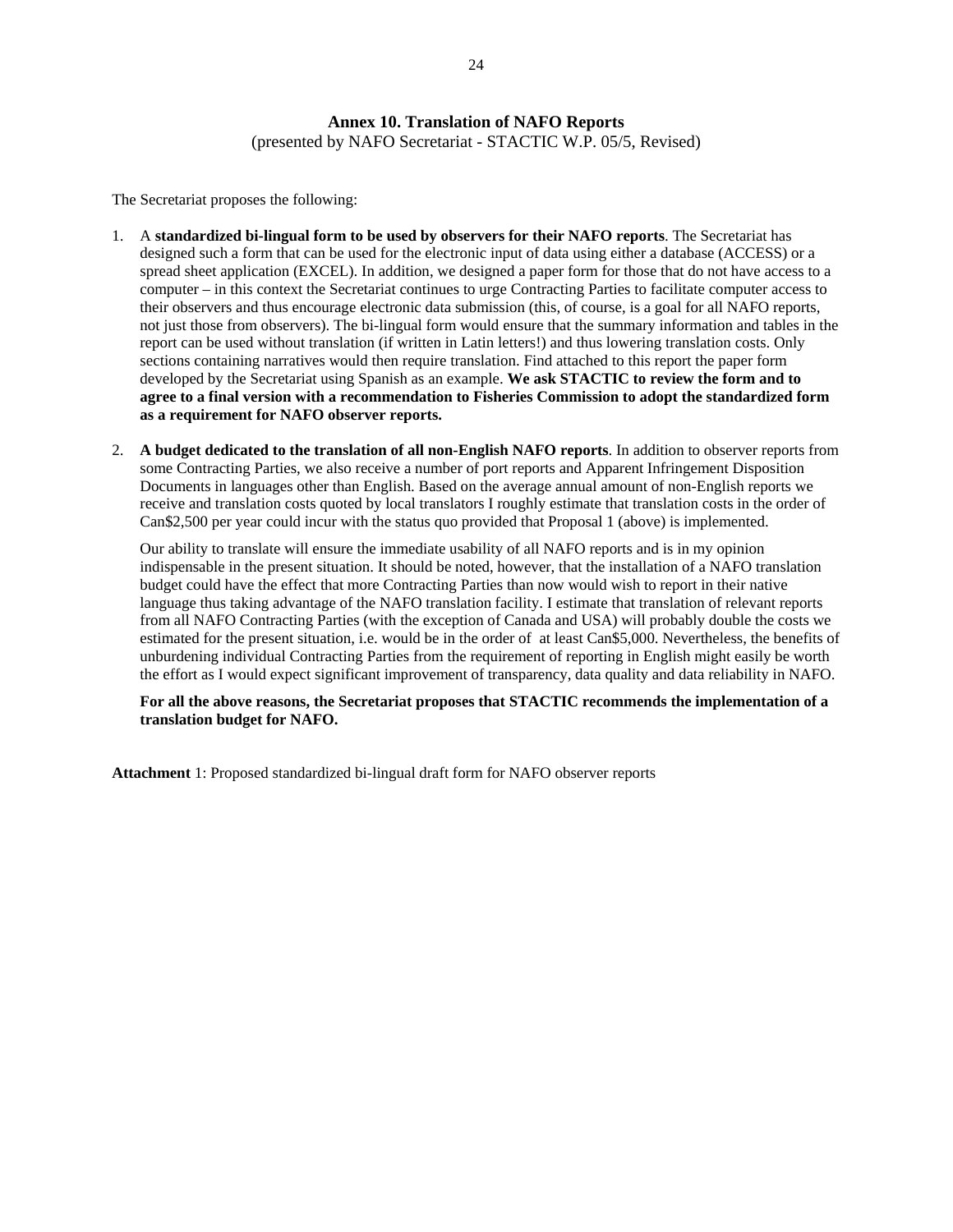#### **Part 1. Vessel and Gear Information and Catch and Effort Summary Table** *Informacion del barco y captura y esfuerzo*

| Vessel Name:     | Type of Vessel*: | Call Sign:             | Country or Flag State: | Observer Name:         |
|------------------|------------------|------------------------|------------------------|------------------------|
| Nombre del Barco | Tipo de barco:   | Distintivo de llamada: | Pais.                  | Nombre del Observador: |

\* See CEM Annex V for fishing vessel type codes.

|                 | Gear             |                |                  | Mesh Size (mm) Tamano de Redes (mm) |               |                  |                        |               |                               |                        |               |                  |                        |               |  |  |
|-----------------|------------------|----------------|------------------|-------------------------------------|---------------|------------------|------------------------|---------------|-------------------------------|------------------------|---------------|------------------|------------------------|---------------|--|--|
| Gear#<br>Arte # | Type*<br>Tipo de | Make<br>Modelo |                  | Wings Alas                          |               |                  | Body Cuerpo            |               | Lengthening Piece<br>Antecopo |                        |               | Codend Copo      |                        |               |  |  |
|                 | Arte             |                | High<br>Superior | Low<br><b>Inferior</b>              | Ave.<br>Media | High<br>Superior | Low<br><b>Inferior</b> | Ave.<br>Media | High<br>Superior              | Low<br><b>Inferior</b> | Ave.<br>Media | High<br>Superior | Low<br><b>Inferior</b> | Ave.<br>Media |  |  |
|                 |                  |                |                  |                                     |               |                  |                        |               |                               |                        |               |                  |                        |               |  |  |
|                 |                  |                |                  |                                     |               |                  |                        |               |                               |                        |               |                  |                        |               |  |  |
|                 |                  |                |                  |                                     |               |                  |                        |               |                               |                        |               |                  |                        |               |  |  |
|                 |                  |                |                  |                                     |               |                  |                        |               |                               |                        |               |                  |                        |               |  |  |

\* See CEM Annex VI for Gear Codes.

#### **Catch and Effort Summary Table** *Capturas y Esfuerzo*

| <b>NAFO</b>                 |               |                                        |                            |                                   |                                | Average Depth (m)<br>media (m) | Fishing    |                          |
|-----------------------------|---------------|----------------------------------------|----------------------------|-----------------------------------|--------------------------------|--------------------------------|------------|--------------------------|
| Area<br>Zona<br><b>NAFO</b> | Date<br>Fecha | Directed Species*<br>Especies objetivo | Gears Used**<br>Arte usada | # of sets or hauls<br># de redada | Hours fished Horas<br>de pesca | start<br>comienzo              | end<br>fin | Days<br>Dias de<br>pesca |
|                             |               |                                        |                            |                                   |                                |                                |            |                          |
|                             |               |                                        |                            |                                   |                                |                                |            |                          |
|                             |               |                                        |                            |                                   |                                |                                |            |                          |
|                             |               |                                        |                            |                                   |                                |                                |            |                          |
|                             |               |                                        |                            |                                   |                                |                                |            |                          |

\*See CEM Annex II ofor the 3-Alpha Species Code. \*\* Refer toGear # in Cloumn 1 , Table above.

#### **Catch in kg** *Capturas (kg)*

| NAFO<br>Area<br><i>Zona</i> | COD          |                | RED          |                | PLA          |                | YEL          |                | WIT          |                | <b>HKW</b>   |                | CAP          |                | SKA          |                | GHL          |                | SQI          |                | PRA          |                | OTH          |                |
|-----------------------------|--------------|----------------|--------------|----------------|--------------|----------------|--------------|----------------|--------------|----------------|--------------|----------------|--------------|----------------|--------------|----------------|--------------|----------------|--------------|----------------|--------------|----------------|--------------|----------------|
| <b>NAFO</b>                 | ret.<br>cap. | disc.<br>desc. | ret.<br>cap. | disc.<br>desc. | ret.<br>cap. | disc.<br>desc. | ret.<br>cap. | disc.<br>desc. | ret.<br>cap. | disc.<br>desc. | ret.<br>cap. | disc.<br>desc. | ret.<br>cap. | disc.<br>desc. | ret.<br>cap. | disc.<br>desc. | ret.<br>cap. | disc.<br>desc. | ret.<br>cap. | disc.<br>desc. | ret.<br>cap. | disc.<br>desc. | ret.<br>cap. | disc.<br>desc. |
|                             |              |                |              |                |              |                |              |                |              |                |              |                |              |                |              |                |              |                |              |                |              |                |              |                |
|                             |              |                |              |                |              |                |              |                |              |                |              |                |              |                |              |                |              |                |              |                |              |                |              |                |
|                             |              |                |              |                |              |                |              |                |              |                |              |                |              |                |              |                |              |                |              |                |              |                |              |                |
|                             |              |                |              |                |              |                |              |                |              |                |              |                |              |                |              |                |              |                |              |                |              |                |              |                |
|                             |              |                |              |                |              |                |              |                |              |                |              |                |              |                |              |                |              |                |              |                |              |                |              |                |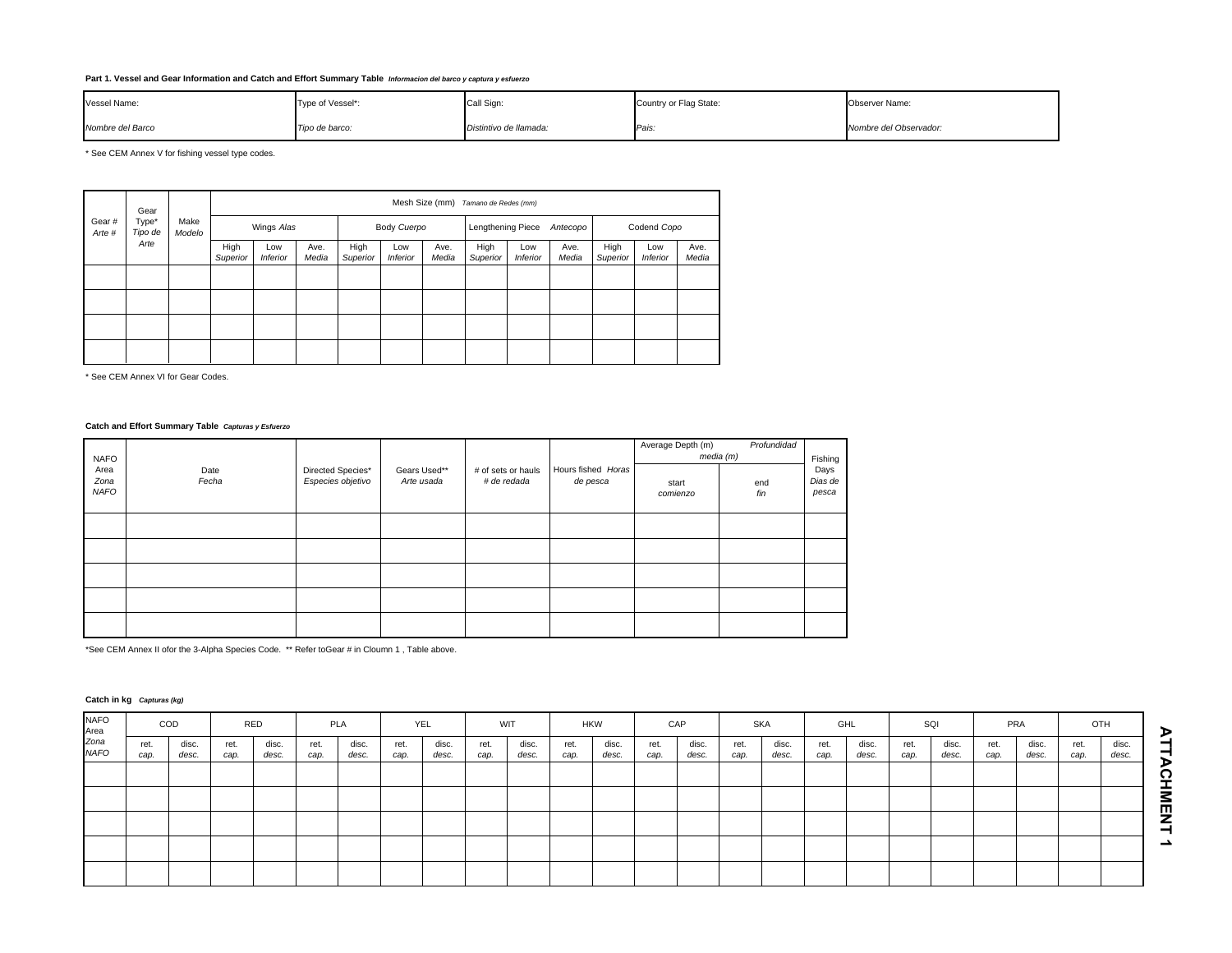#### **Part 2. Catch details by haul or set\*** *Datos del captura*

|               |                    |                    |                        |          | Time Hora |          | Depth (m) Profundidad | Position Posicion |       |         |      |  |
|---------------|--------------------|--------------------|------------------------|----------|-----------|----------|-----------------------|-------------------|-------|---------|------|--|
| Date<br>Fecha | Set No.<br>Redada# | Gear No.<br>Arte # | NAFO Area<br>Zona NAFO | Start    | End       | Start    | End                   | Start comienzo    |       | End fin |      |  |
|               |                    |                    |                        | comienzo | Fin       | comienzo | Fin                   | LAT               | LONG. | LAT     | LONG |  |
|               |                    |                    |                        |          |           |          |                       |                   |       |         |      |  |
|               |                    |                    |                        |          |           |          |                       |                   |       |         |      |  |
|               |                    |                    |                        |          |           |          |                       |                   |       |         |      |  |
|               |                    |                    |                        |          |           |          |                       |                   |       |         |      |  |
|               |                    |                    |                        |          |           |          |                       |                   |       |         |      |  |
|               |                    |                    |                        |          |           |          |                       |                   |       |         |      |  |
|               |                    |                    |                        |          |           |          |                       |                   |       |         |      |  |
|               |                    |                    |                        |          |           |          |                       |                   |       |         |      |  |
|               |                    |                    |                        |          |           |          |                       |                   |       |         |      |  |
|               |                    |                    |                        |          |           |          |                       |                   |       |         |      |  |

| Date<br>fecha | Set#         |              | COD            |              | RED            | <b>PLA</b>   |                | YEL          |                | WIT          |                |              | <b>HKW</b>     |              | CAP            |              | SKA            |              | GHL            | SQI          |                |              | <b>PRA</b>     |              | OTH            |
|---------------|--------------|--------------|----------------|--------------|----------------|--------------|----------------|--------------|----------------|--------------|----------------|--------------|----------------|--------------|----------------|--------------|----------------|--------------|----------------|--------------|----------------|--------------|----------------|--------------|----------------|
|               | redada<br>l# | ret.<br>cap. | disc.<br>desc. | ret.<br>сар. | disc.<br>desc. | ret.<br>сар. | disc.<br>desc. | ret.<br>cap. | disc.<br>desc. | ret.<br>cap. | disc.<br>desc. | ret.<br>cap. | disc.<br>desc. | ret.<br>cap. | disc.<br>desc. | ret.<br>cap. | disc.<br>desc. | ret.<br>cap. | disc.<br>desc. | ret.<br>cap. | disc.<br>desc. | ret.<br>cap. | disc.<br>desc. | ret.<br>cap. | disc.<br>desc. |
|               |              |              |                |              |                |              |                |              |                |              |                |              |                |              |                |              |                |              |                |              |                |              |                |              |                |
|               |              |              |                |              |                |              |                |              |                |              |                |              |                |              |                |              |                |              |                |              |                |              |                |              |                |
|               |              |              |                |              |                |              |                |              |                |              |                |              |                |              |                |              |                |              |                |              |                |              |                |              |                |
|               |              |              |                |              |                |              |                |              |                |              |                |              |                |              |                |              |                |              |                |              |                |              |                |              |                |
|               |              |              |                |              |                |              |                |              |                |              |                |              |                |              |                |              |                |              |                |              |                |              |                |              |                |
|               |              |              |                |              |                |              |                |              |                |              |                |              |                |              |                |              |                |              |                |              |                |              |                |              |                |
|               |              |              |                |              |                |              |                |              |                |              |                |              |                |              |                |              |                |              |                |              |                |              |                |              |                |
|               |              |              |                |              |                |              |                |              |                |              |                |              |                |              |                |              |                |              |                |              |                |              |                |              |                |
|               |              |              |                |              |                |              |                |              |                |              |                |              |                |              |                |              |                |              |                |              |                |              |                |              |                |
|               |              |              |                |              |                |              |                |              |                |              |                |              |                |              |                |              |                |              |                |              |                |              |                |              |                |

\* Please copy this sheet as necessary. For abbreviation consult CEM Annex VI for gear, Annex II for species)